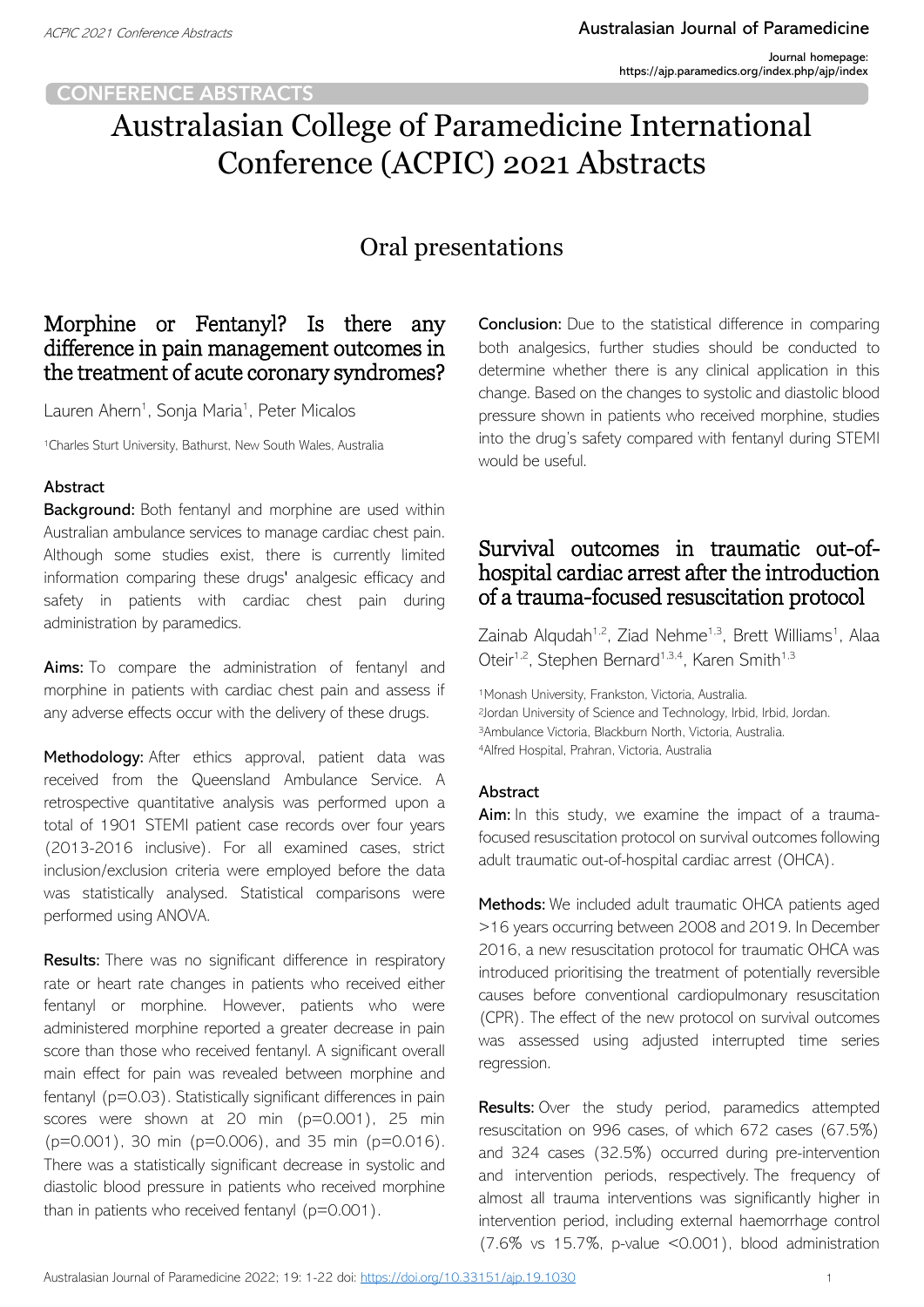(0.2% vs 3.8%, p-value <0.001), and needle thoracostomy (42.0% vs 75.9%, p-value <0.001), with significant reduction in the median time from initial patient contact to the delivery of needle thoracostomy (8.7 minutes vs 4.4 minutes, p-value <0.001) and splinting (17.5 minutes vs 8.7 minutes, p-value= 0.009). After adjustment, the odds of survival did not change under the trauma-focused resuscitation protocol (Discharged alive adjusted odds ratio [AOR] 0.98; 95% confidence interval [CI]: 0.11-8.59, event survival AOR 0.82; 95% CI: 0.33–2.03 and return of spontaneous circulation AOR 1.30; 95% CI: 0.61–2.76).

**Conclusion:** Despite an increase in trauma-based interventions and a reduction in the time to their administration, our study did not find a benefit in a traumafocused resuscitation protocol over initial conventional CPR.

### On the frontlines amidst uncertain times: Lived experiences of Canadian paramedics during the COVID-19 outbreak

Lindsey Boechler<sup>1</sup>, Polly Ford-Jones<sup>2</sup>, Cheryl Cameron<sup>3</sup>, Patrick Suthers<sup>4</sup>, J Chris Smith<sup>5</sup>

Saskatchewan Polytechnic, Moose Jaw, Saskatchewan, Canada. Humber College, Toronto, Ontario, Canada. Canadian Virtual Hospice, Beaver County, Alberta, Canada. County of Simcoe Paramedic Service, Newcastle, Ontario, Canada. Peterborough Paramedics, Peterborough, Ontario, Canada

#### Abstract

Introduction: Despite the essential role of paramedics in public health emergency response, prior to the COVID-19 pandemic, existing research largely focused on the views of physicians, nurses, and hospital administrators, rather than paramedic practitioners. Existing literature on paramedics' pandemic experiences has focused on logistical planning, workforce availability, triage ethics, and vaccination considerations. This study addresses the gap in literature pertaining to the day-to-day experiences of paramedics during the COVID-19 pandemic and the meaning these experiences held for practitioners.

Aims: In this study we explore the lived experiences of paramedics during the initial months of the COVID-19 outbreak. We analyse the challenges faced and the areas considered priority by paramedics within the context of their operational settings.

Methods: Data was collected in a mixed methods study via an online survey consisting of primarily open-ended questions regarding paramedics' experiences across Canada. Data was collected across 10 provinces and territories. A total of 428 surveys were completed between April 3rd to August 1st, 2020. With the study grounded in a descriptive phenomenological approach, responses were thematically analysed using the constant comparative method.

Results: Three main themes were identified in the data across Canada. The themes included tensions with change management, paramedic identity misalignment, and mental health sequelae experienced by paramedics. Through this study, two key contributions are identified. First, insights are provided into the realities of frontline prehospital paramedic care work during a pandemic and the meaning that paramedics found in these experiences. Second, the findings further highlighted two existing challenges in paramedicine surrounding the role of paramedics and their professional identity, and the contexts of their mental health and wellbeing.

**Conclusion:** Insights were gained regarding paramedics' daily lived experiences during the initial months of the COVID-19 pandemic and how existing challenges in paramedicine were exacerbated.

### Evidence-based prehospital management of pain and distress in elderly hip fracture patients: A systematic review

Matthew Curtis<sup>1</sup>, Phillip Ebbs, Prue Gonzalez

<sup>1</sup>Charles Sturt University, Port Macquarie, New South Wales, Australia

### Abstract

**Background:** Hip fractures are a common injury. With an aging population, increases in the incidence rate of this injury are expected. The management of pre-hospital hip fractures in the current literature is a developing topic. This systematic review aims to add to the existing literature to improve patient outcomes.

Methods: The central question of the systematic review was: What evidence-based components of pre-hospital care have been shown to reduce pain and distress in elderly hip fracture patients? To explore this question, we followed the Joanna Briggs Institute Manual for Evidence Synthesis. A mixed-methods systematic review was undertaken. A comprehensive search of MEDLINE, CINAHL Escudos, COCHRANE, and OVID Emcare was completed to identify peer-reviewed articles.

Results: A final dataset of nineteen peer-reviewed articles was located, comprising of various study designs and methods. The systematic review found that care for elderly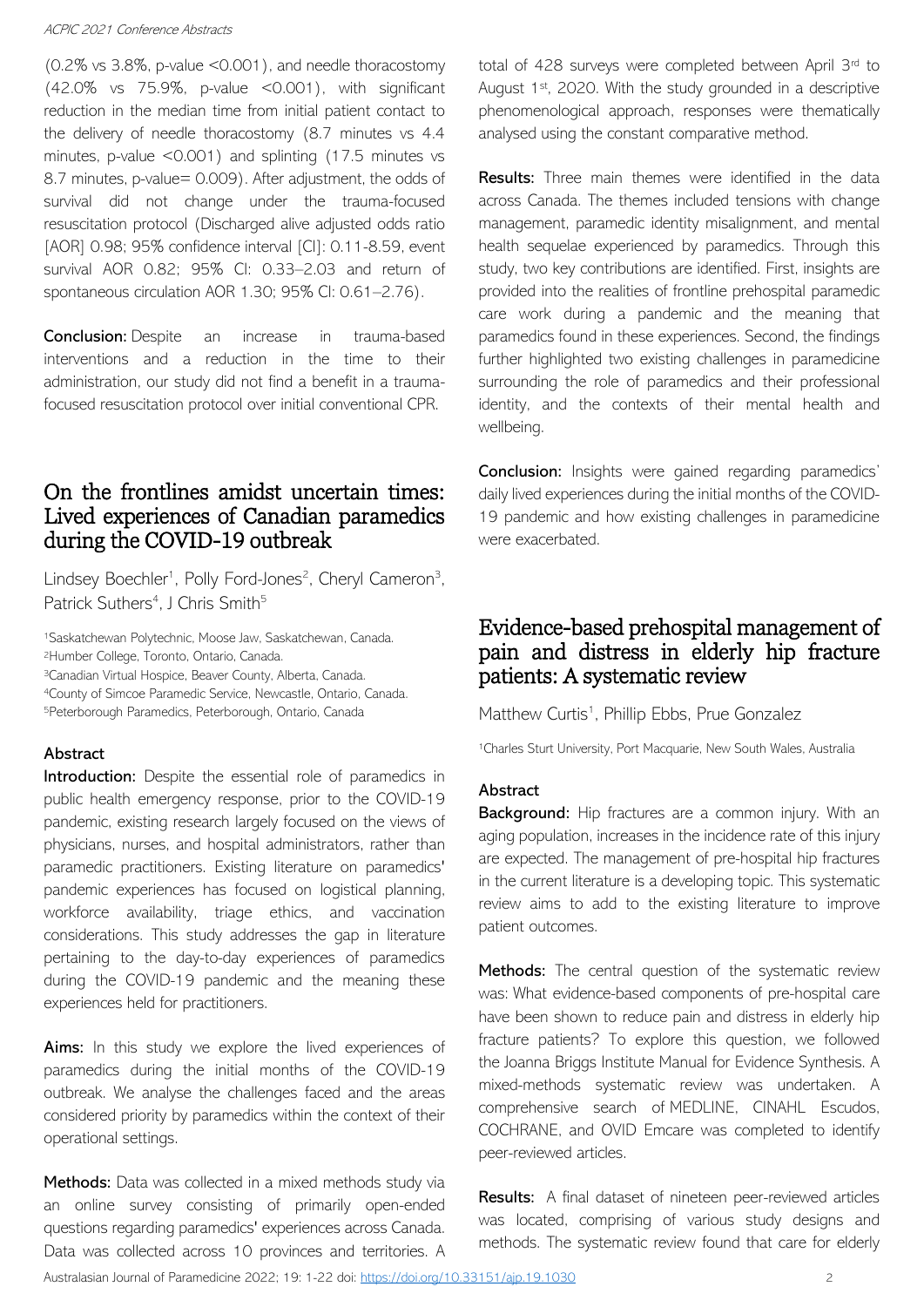hip fracture patients requires careful evaluation if patients are to experience high-quality care in the pre-hospital environment. The results showed that even though patients experience high pain levels, they do not receive adequate relief. The current pharmacological and non-pharmacological regimes are insufficient.

**Discussion:** Multiple components of care are required to perform high-quality hip fracture care.

**Conclusion:** The systematic review found that further research and developments must be completed to understand further why elderly patients are not receiving the levels of analgesia required to reduce pain and distress.

# Exploring 'Queerspaces' within paramedicine curriculum: the LGBTQI+ vacuum

Georgia Clarkson<sup>1</sup>, Caitlin Fitzgibbon<sup>1</sup>, Ashleigh Finn<sup>2</sup>

<sup>1</sup>Australian Catholic University, Melbourne, Victoria, Australia. <sup>2</sup>Victoria University, Melbourne, Victoria, Australia

#### Abstract

Introduction: Decisions around content included in paramedicine programs are influenced by stakeholders. These stakeholders reflect a population that is predominately heterosexual and cisgendered, in line with general population trends. Curriculum therefore tends to be produced though hetero-cis-normative lenses. Curriculum produced may not meet student needs in including diverse perspectives, experiences and needs of LGBTQI people in curriculum. There are two potential consequences of this. Firstly, the clinical practice needs of students in relation to interactions with the LGBTQI community may not be addressed. Secondly, the learning needs of LGBTQI students may be neglected. Inclusion of LGBTQI people and perspectives in curriculum may bridge this gap.

Aims: This study aimed to examine student and academic staff perspectives on including LGBTQI content in paramedicine curriculum.

Methods: The project explored the Australian Catholic University (ACU) Bachelor of Paramedicine curriculum through document analysis, online student survey, and staff and student interviews.

Results: There was no reference to LGBTQI people or perspectives in the approved curriculum. 187 survey participants indicated a desire for inclusion of LGBTQI content to meet their clinical needs, and LGBTQI students expressed feelings of exclusion. Staff interviews indicated a recognition of the need to include LGBTQI material accompanied by anxiety around related curriculum design and teaching. Student interviews generally indicated support for attempts to include LGBTQI material over its omission.

**Conclusion:** There are benefits to inclusion of material related to LGBTQI people and perspectives in paramedicine curriculum. These include a greater sense of inclusion for LGBTQI paramedicine students, improved clinical practice and a better standard of care for members of the community served by paramedics. Staff need support in developing competence to teach within this area.

## An evaluation of a perinatal, infant and child grief workshop into paramedic undergraduate curriculum using the CARES skills framework.

Belinda Flanagan<sup>1</sup>, Matthew Warren-James<sup>1</sup>, Jeanine Young

<sup>1</sup>University of the Sunshine Coast, Sunshine Coast, Qld, Australia

### **Abstract**

Introduction: Research has consistently shown that paramedic attendance at an infant or child death is reported as being the most distressing type of case paramedics attend. Furthermore, paramedic education programs have previously reported student confidence is low when discussing resuscitation wishes, notifying family members of a patient's death, and providing emotional and practical support to a bereaved family. Peer social support may offer an important medium for paramedic student support when coping with stressful situations, such as the death of a child, especially in the absence of supportive clinical mentors or a willingness to access psychological help.

Aim: The study aim was to evaluate the paramedic student experience of participating in a peer social support group using the CARES framework, to discuss aspects of perinatal grief and death related to infants and children.

Methods: A convenience sample of participants (target n=154) were recruited from a first-year paramedic program in a single Australian regional university. A modified Nominal Group Technique (NGT) method was used following a student debriefing session designed to identify problems, generate solutions, and make decisions regarding the efficacy of the CARES skills framework (Connect to emotion, Attention training, Reflective listening, Empathy, Support help

Australasian Journal of Paramedicine 2022; 19: 1-22 doi: <https://doi.org/10.33151/ajp.19.1030> 3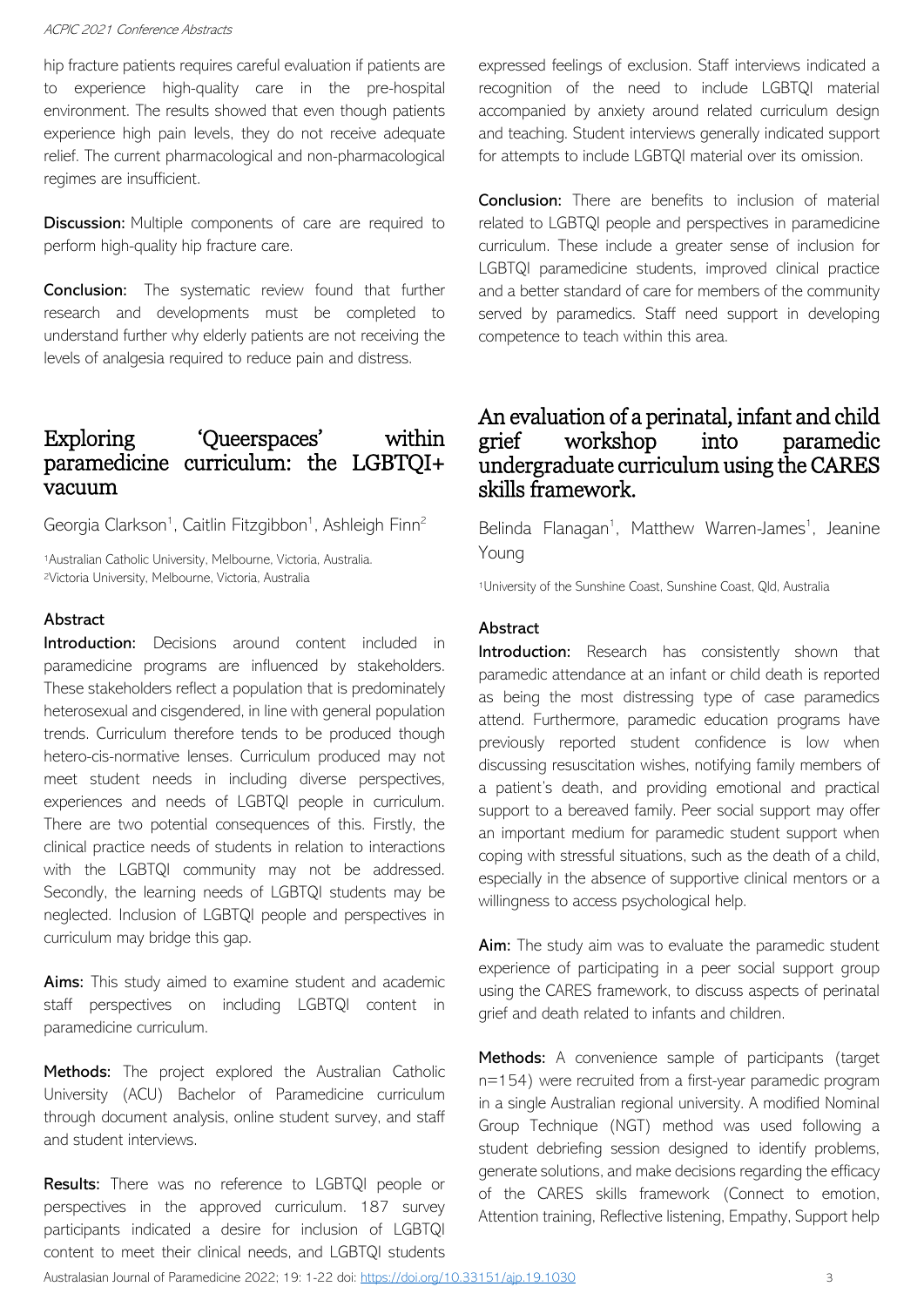seeking) as a method to encourage participants to talk about perinatal grief and death related to infants and children.

Results: Of 154 eligible participants, 141 participated (92% response-rate). Peer social support normalised students' emotions related to death and dying. Although naming emotions was challenging, students reported the CARES model facilitated a safe environment to talk about death and dying. Students reported feeling heard and connected to their peers during the exercise and reported an enhanced sense of belonging after the exercise.

Implications: These findings contribute to evidence that suggests the CARES framework is a useful mechanism to enhance peer social support in paramedic students.

# Safety and violence on "mental health calls": A qualitative analysis

### Polly Ford-Jones<sup>1</sup>

<sup>1</sup>Humber Institution of Technology & Advanced Learning, Toronto, Ontario, Canada

### Abstract

Introduction: Violent encounters and safety issues are a frequent occurrence in the healthcare setting, and experiences of violence are reported by paramedics worldwide. While concern for safety and violence presents on many different call types, these concerns are particularly salient on mental health and substance use-related calls. Those with mental health needs are often thought of as dangerous and violent, however evidence indicates that they are in fact more likely to be the victims, rather than perpetrators of violence.

Aims: This study explores the tensions between attention to care providers' and care recipients' safety. This analysis includes the contexts in which this care takes place including the limitations faced by paramedic services managing these calls and limitations of the larger mental health and social care systems.

Methods: The study was a single, qualitative, critical ethnographic case study of prehospital mental health and psychosocial care in paramedicine in Ontario, Canada. Data include interviews ( $n=46$ ), field observation ( $n \sim 90$ hours) and document analysis. Interviews were transcribed and field notes were taken during observation. Data were thematically analysed, using a constant comparative method. Feminist political economy is the theoretical framework guiding the study and analysis.

Results: Paramedics describe experiences and perceptions of violent encounters on mental health calls, their successful management and de-escalation of mental health calls, and the description that many mental health calls do not involve safety issues.

**Conclusion:** The themes of safety and violence presented as a significant consideration on mental health calls as reported by paramedics and management. Challenges exist with the historical and ongoing understanding of those with mental health needs as violent, and equity concerns exist about appropriate management of mental health emergencies. Recommendations are provided to enhance safety for both care providers and recipients.

# So you think you are healthy: Think again

### Richard Galeano<sup>1,2,3</sup>

<sup>1</sup>Australian Catholic University, Brisbane, Queensland, Australia. <sup>2</sup>Queensland University of Technology, Brisbane, Queensland, Australia. <sup>3</sup>Queensland Ambulance Service, Brisbane, Queensland, Australia

#### Abstract

Introduction: Do paramedics think they are exempt from the vagaries of life? They see chronic disease in patients because of poor lifestyle choices, but do they reflect on this and modify their lifestyle to ensure it does not happen to them?

Research Aim: Describe the health status of paramedics in an Australian Ambulance Service

#### Methods:

- Representative nature of the data age  $\&$  job category
- Data (N=663) summary frequency, mean  $\&$ standard deviation by age group & overall
- Cross tabulation –organisational, individual & workrelated factors associated with the health status of paramedics

#### Results:

- Representative data in terms of age & employment type
- Some risk factors had a negative relationship with health status indicators (e.g. central adiposity and cardiovascular disease)
- Apart from mental health, health status of paramedics was worse than the Australian population e.g. cardiovascular disease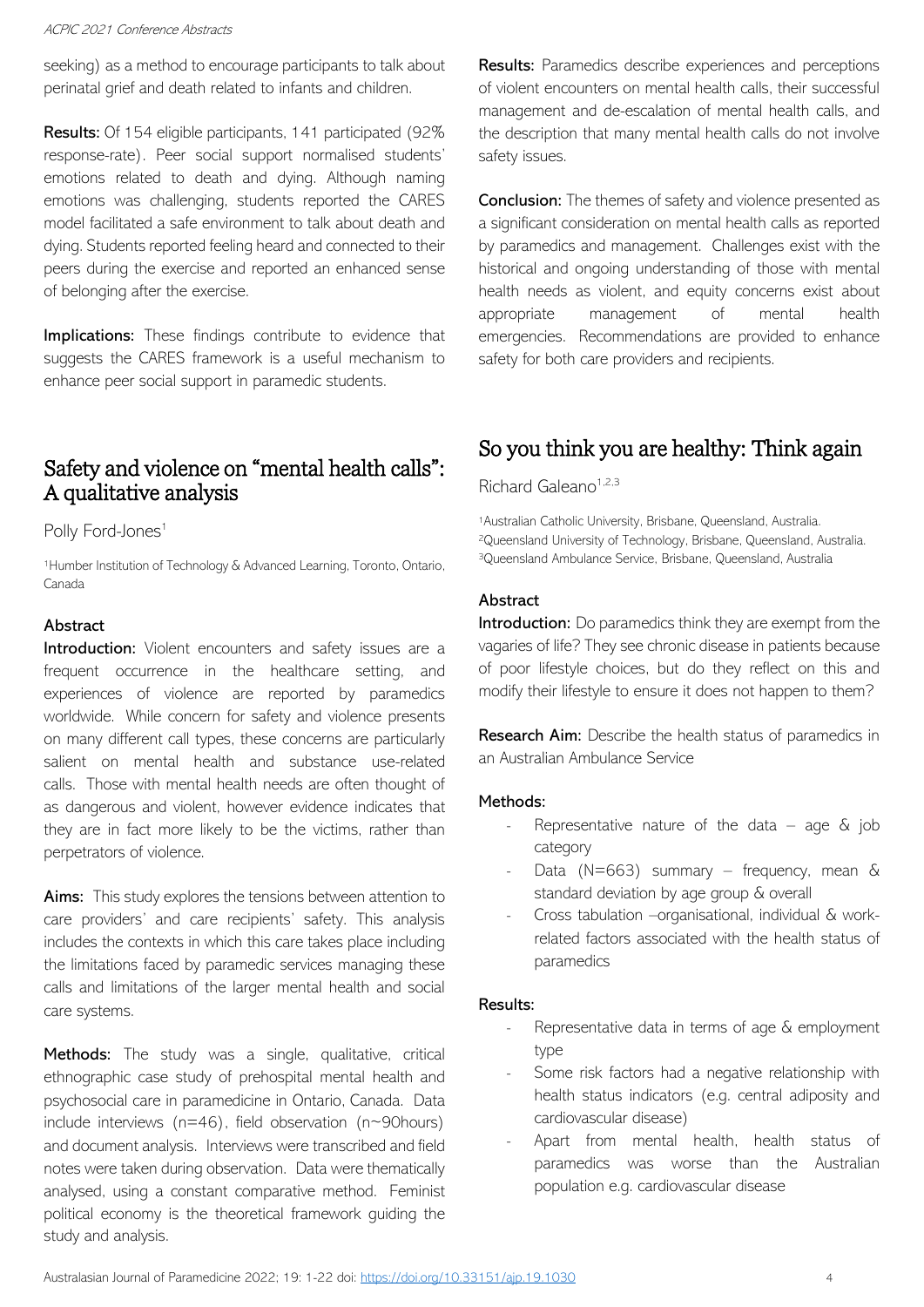- 77% reported depression 'all of the time' or 'most of the time' in the four weeks leading up to the survey
- Leading causes of ill health higher than that of the Australian population
- Chronic disease associated with obesity, work location, alcohol, shift work & gender
- 35% regarded the job as bad or depressing
- Work related health culture was regarded as negative by 61%
- 52% had thoughts of leaving
- 57% of paramedics did not get regular rest breaks, which was associated with poor health status, increased psychological distress, and increased risk factors for poor health such as fatigue

**Conclusions:** The mental and physical health of paramedics is worse than the Australian Population. This research has provided evidence that paramedics need an extended health improvement approach that focuses on all aspects of health, not just those that are related to mental well-being.

# The relationship between personality and occupational preferences of paramedicine students: A canonical correlation analysis

Cameron Gosling<sup>1</sup>, Christine King, Rod Mason, Brett Williams

<sup>1</sup>Monash University, Frankston, Victoria, Australia

### Abstract

Introduction: Individual differences between paramedics mean that some paramedics cope better than others when faced with challenges and respond to occupational stress differently. Being able to identify individuals who are less suited to the paramedic profession and more at risk of psychological stress could be useful in helping build their resilience and ability to cope early in their careers.

Aim: Our study focused on the degree of overlap or potential congruence between personality traits and occupational preferences of undergraduate paramedicine students.

Methods: Personality traits were determined using the Big Five Personality Model, while occupational preferences were identified using the RIASEC model. Canonical correlation analysis was conducted to determine the relationship between the factors of the Big Five and the RIASEC.

**Results:** The dominant Big Five personality factor for the sample was Agreeableness followed by Conscientiousness.

This is promising as agreeableness is often related to altruism and empathy, and previous studies have shown paramedic students having low empathy. The RIASEC scale identified the highest scored factor as Social followed by Investigative. Our findings were also positive with all students showing low relative Neuroticism, as well as female students showing high relative Extraversion. Relationships between personality and vocational interests do exist between several factors, however, relationships between some factors remain weak. Correlations showed significant links between Artistic and Openness, between Investigative and Openness, and between Social and Agreeableness. Overall, student personalities and vocational interests match the qualities and capabilities required by paramedics.

Conclusion: Helping students to be self-reflective about their personality and how their personality interacts with their feelings of satisfaction would be a useful first step towards building student resilience. There are also professional development opportunities for teaching staff and student counsellors who can help students understand possible interactions, map out career planning, and create avenues for alternative professional pathways.

# Accessing emergency healthcare services during COVID-19: Perceptions of the Australian community

Michella Hill<sup>1</sup>, Alecka Miles, Erin Smith, Moira Sim, David Reid, Brennen Mills

<sup>1</sup>Edith Cowan University, Perth, Western Australia, Australia

### Abstract

Introduction: Worldwide presentations to emergency departments (EDs) and other emergency healthcare services (EHS) reduced during COVID-19. There is a paucity of information regarding community-members perspectives on accessing EHS during the pandemic.

Aims: Explore Australian community-members opinions about accessing EHS before and during COVID-19.

1. Develop an education package for Australian paramedics targeting communication with community members during public health emergencies.

Methods: A quantitative online questionnaire was disseminated via an online market research company. A subsample of participants completed qualitative interviews to examine the lived experience of EHS utilisation during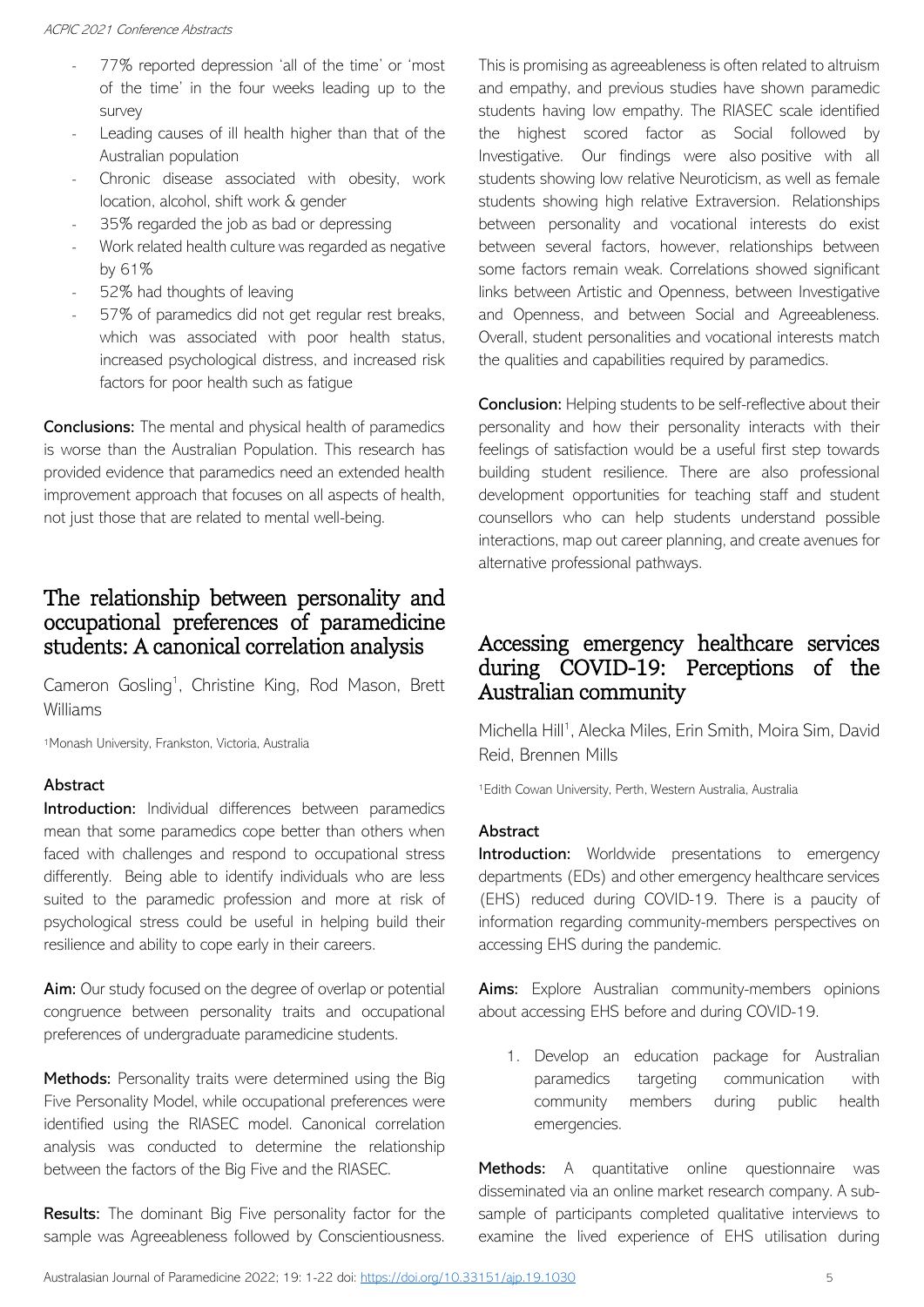COVID-19 in Victoria, Australia. Results generated were used to inform the formulation of an online education resource for paramedics which was pilot tested amongst paramedics and a National Advisory group.

Results: 5,261 questionnaires were completed. Participants were less willing to engage with EHS for emergency and nonemergency situations during COVID-19 compared to previously. Overall, 52.6% of participants agreed interacting with EHS during COVID was more stressful. Interacting with other patients, nurses and doctors in the ED was associated with enhanced anxiety surrounding COVID-19 contraction compared to interacting with paramedics at home or in the ambulance. Interviews  $(n=62)$  suggested (1) people with chronic health conditions were concerned with exposure and infection; (2) participants with acute health conditions still utilised EHS but were concerned with the impact of COVID-19 on care; (3) carers of people with sensory and developmental disabilities identified these individuals were less resilient to changes resulting from the pandemic; and (4) PPE led to communication challenges for some children and older adults. The online education package was viewed favourably by advisory groups.

**Conclusion:** This research provides unique insight into why community-members utilisation of EHS might have changed throughout COVID-19. The online education package will become available to paramedics. This research was funded by the WA Department of Health.

# Exploring situational awareness among paramedic students during high-fidelity simulation. A mixed-methods pilot study.

Justin Hunter<sup>1,2,3</sup>, Michael Porter<sup>4</sup>, Andy Phillips<sup>3</sup>, Melissa Evans-brave<sup>3</sup>, Brett Williams<sup>1</sup>

<sup>1</sup>Monash University, Melbourne, Victoria, Australia.

<sup>2</sup>Oklahoma State University, Oklahoma City, Oklahoma, United States of America

<sup>3</sup>Norman Regional Hospital, Norman, Oklahoma, United States of America <sup>4</sup>Oklahoma State University, Norman, Oklahoma, United States of America

### Abstract

Introduction: During emergencies, paramedics must be aware of the safety for themselves, their partners, their patient, and the public. To do so, they must be situationally aware. To be situationally aware, they must be able to perceive events, interpret them, and then anticipate future events. There is very limited literature regarding situational awareness (SA) in paramedicine.

Aims: To determine, during high-fidelity simulation, if paramedic students are situationally aware.

Methods: This was a mixed-methods pilot study where 12 paramedic students participated in a prehospital simulation while wearing point-of-view cameras. Surveys, assessments of performance, and measurement of their situational awareness with the situational awareness global assessment technique, all provided the quantitative data. Thematic analysis then provided the qualitative data.

Results: Students were able to perceive 42% of the information, interpret 34% of the information, and correctly anticipated 40% of the future information. Several themes were identified during the debriefing process that contributed to their loss of SA, with the major ones being tunnel vision, stress, and a lack of an organized approach.

Conclusion: The results suggest that the paramedic students did not have a high level of SA. They failed to perceive many events. Of the events they did perceive, the were unable to interpret what they may have meant or how future events may unfold. Their lack of SA was influenced heavily by their high levels of stress, inability to focus, and not utilizing an organized approach. Further research will be needed to identify best practices in paramedic education to improve the SA of paramedic students.

# Are paramedics situationally aware? A cross-sectional study during emergency calls for service.

Justin Hunter<sup>1,2,3</sup>, Dr Michael Porter<sup>3,4</sup>, Patrick Cody<sup>3,4</sup>, Brett Williams<sup>1</sup>

<sup>1</sup>Monash University, Melbourne, Victoria, Australia.

<sup>2</sup>Oklahoma State University, Oklahoma City, Oklahoma, United States of America

<sup>3</sup>Norman Regional Hospital, Norman, Oklahoma, United States of America <sup>4</sup>Oklahoma State University, Norman, Oklahoma, United States of America

#### **Abstract**

Introduction: Previous studies have suggested that paramedics are not situationally aware during their initial prehospital education nor during online simulation. No known research has measured situational awareness (SA) of paramedics during actual emergency calls for service.

Aims: To determine if paramedics are situationally aware during actual emergency calls for service in a busy, American 911 Emergency Medical Services (EMS) system.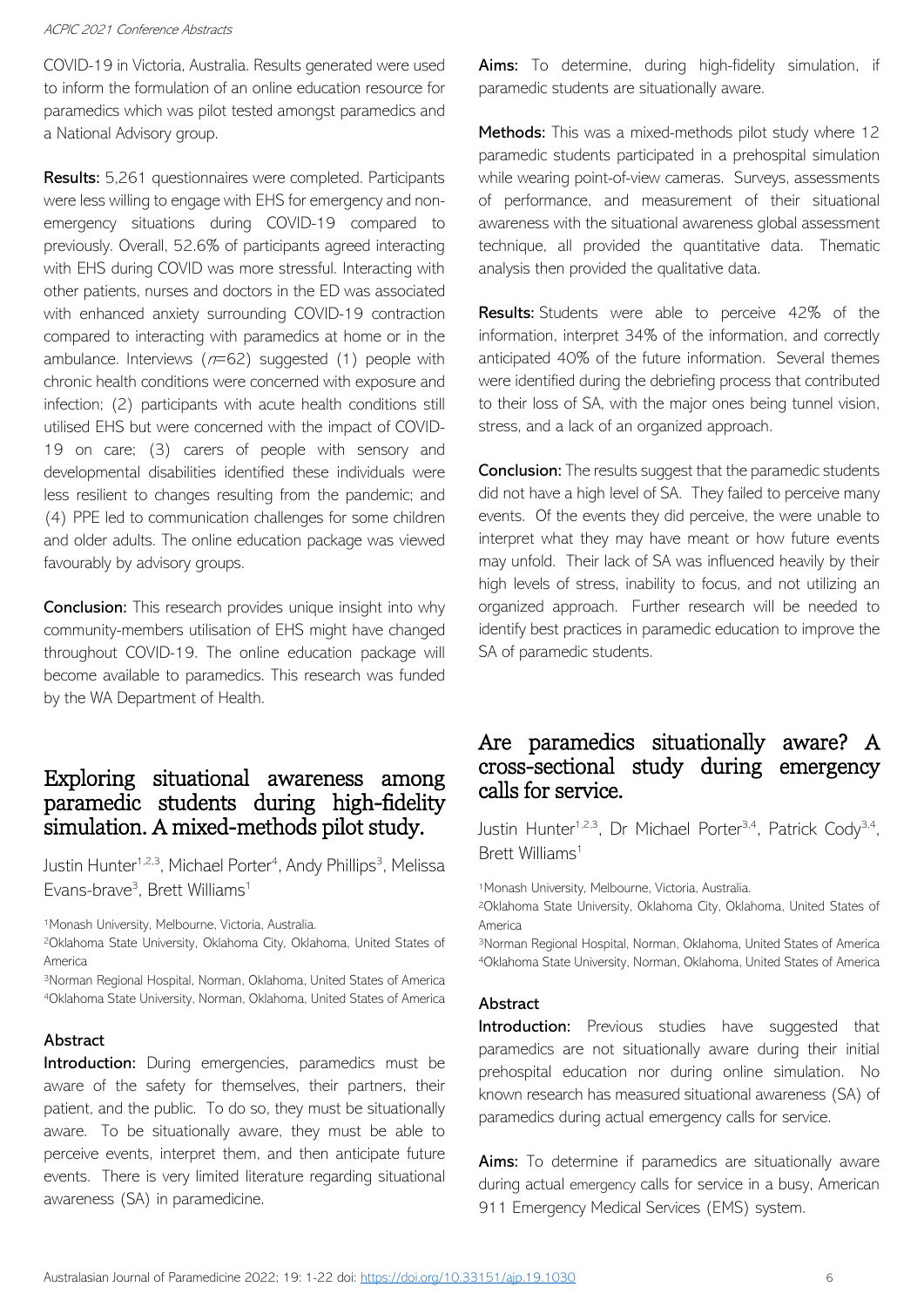Methods: An observational cross section study of paramedics in a busy 911 system during emergency calls for service. Utilizing the situational awareness global assessment technique (SAGAT) paramedics were asked a short series of questions during periodic stops during the emergency calls by trained observers. The questions were based on a previously proven theoretical framework of SA for paramedicine focusing on the paramedic's ability to properly recognize events, interpret their meaning, and then predict how they may unfold in the future.

Results: While observing 10 licensed paramedics, a total of 67 emergency calls for service were observed over a 4-week period. During those calls, 387 queries were asked of the paramedics during the actual emergency. Paramedics successfully answer 24% of the recognition questions, 32% of the interpretation questions, and 45% of the prediction questions. Overall SA was 34%.

**Conclusion:** Paramedics were not situationally aware. They struggled the most with recognition questions, possibly due to high levels of stress and tunnel vision while on scene with patients. Of the events that they were able to recognize, they performed better at properly interpreting what those events meant and how those events may unfold in the future. Future studies are needed to determine if a targeted educational approach may improve SA and then, possibly, patient outcomes.

## Leveraging the experiences of firefighters and paramedics in Winnipeg, Manitoba: Lessons from the COVID-19 pandemic.

Aman Hussain<sup>1</sup>, Rebecca Hume<sup>1</sup>, Sara Telles Langdon<sup>1</sup>

<sup>1</sup>University of Winnipeg, Winnipeg, Manitoba, Canada

#### Abstract

Introduction: The coronavirus disease 2019 (COVID-19) pandemic has disrupted day-to-day life on a global scale. Manitoba has not escaped this public health crisis. For many Manitobans, managing this crisis has been challenging, particularly for First Responders working on the front lines of care. Equally worrisome are the looming mental health ramifications to frontline responders in the weeks and months ahead as a consequence of the intensified demands placed on them in the wake of COVID-19. Given this unprecedented disruption to work and life, it is essential that we learn from firefighters and paramedics in order to better prepare and manage future mass health emergencies.

Aims: In consultation with Winnipeg Fire Paramedic Service (WFPS) we have started mixed-methods study aimed at understanding how firefighters and paramedics are responding to and have been affected by the current pandemic. More specifically, the questions guiding this research are: (1) How are firefighters and paramedics managing and responding to the COVID-19 pandemic? (2) How are they communicating work-related information? (3) What strategies and lessons learned from previous crises and emergencies are shaping current practice? By answering these questions, we can begin to expose how firefighters and paramedics are currently navigating the pandemic, including the increased demands they are faced with, and inform how work-related practices and information are shared and communicated amongst firefighters and paramedics.

Methods: The research involves two paths of data collection; 1) a survey of WFPS personnel focused on their perceptions of current challenges, risks, stress, and emerging demands, and 2) in-depth interviews with WFPS personnel to further examine their perceptions and lived experience of dealing with COVID-19.

Findings: Phase one (survey) data collection is complete and phase two (interviews) have commenced. Preliminary findings indicate concern involving an oversaturation of workplace communications involving personal protective equipment. Interview data is currently being analysed.

### Dealing with dying – progressing paramedics' role in grief support

Tyne M. Lunn<sup>1</sup>, Cheryl Cameron, Chelsea Lanos, Alan M. Batt

<sup>1</sup>McNally Project for Paramedicine Research, Nation-wide, Ontario, Canada

#### **Abstract**

Introduction: Paramedics are frequently present around death and dying and are well positioned to provide grief support to those who are suddenly bereaved, but existing education and system resources have failed to provide paramedics with necessary tools.

Aims: We aimed to provide a critical commentary on the topic of paramedics' role in grief support that was informed by the broader health professional literature.

Methods: Literature Review: due to the lack of published literature directly related to paramedics' role in grief support, we performed multiple searches of both peer-reviewed and grey literature related to grief support and healthcare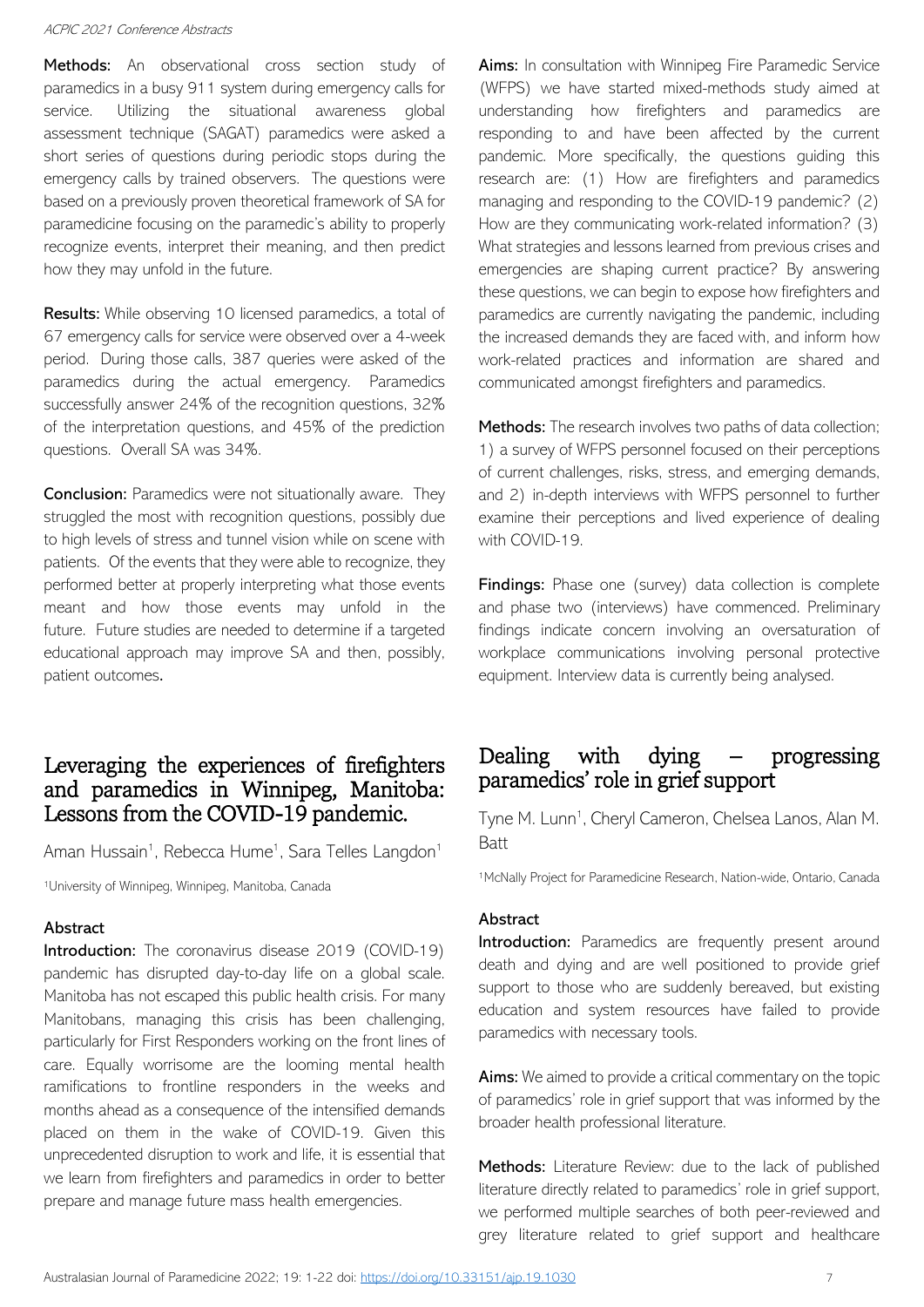professionals, non-technical skills (NTS), grief, bereavement, death notification, and palliative and end of life care to provide a holistic perspective on the topic.

Results: Although the literature emphasizes the importance of providing grief training from initial education, through clinical placements and into continuing professional development opportunities, the current state across health professions is a patchwork of elective, brief, and siloed opportunities. Our discussion proposes a multi-faceted approach focusing on recruitment, initial and continuing education, and continued support in clinical practice:

- Recruitment expand recruitment beyond clinical knowledge and procedural skills to psychosocial attributes; potentially through the aid of valid situational judgement testing (SJT).
- Education incorporate grief support into entry-topractice education; systemically integrate paramedic training with multidisciplinary care teams; placements to focus specifically on NTS, shared decision-making and patient-centred care.
- Clinical Support utilize paramedic specialist and interprofessional colleague support; provide integrated continuing education.

**Conclusion:** Research revealed the need for paramedicspecific studies surrounding grief support and reinforced gaps in paramedic grief education. We identified targeted intersections within paramedic systems to integrate grief competency and support strategies. We suggest further research exploring best approaches for better supporting paramedics in grief through strategic recruitment, robust education and ongoing clinical support.

### Should I consider this drug? - The problems for students and trainee paramedics when using CPGs for education and learning

Sonja Maria<sup>1</sup>

<sup>1</sup>Charles Sturt University, Bathurst, New South Wales, Australia

#### Abstract

This presentation will feature an excerpt from a larger research project which examined the use of clinical practice guidelines (CPG's) and their influence upon decision making in paramedicine. Students and trainee paramedics use CPGs differently from qualified and experienced paramedics.

Aims: To understand how CPGs are used by students and trainee paramedics and explain the effect of electronic CPGs on educational opportunities.

Methods: This study used interviews and critical discourse analysis for data gathering. A total of 20 paramedics were interviewed, which included students, educators, and historians. Additionally, multiple CPGs were analysed using a conceptual framework to identify barriers and facilitators.

Results/Findings: Due to the wide variation of foundational training that paramedics may have before entering the workforce, CPGs struggle to meet the needs of newer and less experienced paramedics. Several barriers identified included the expectations of underpinning knowledge and level of literacy by the organisation. Compounding these issues are the various interpretations and confusions of the level of autonomy of practice surrounding the dialogue within CPGs.

**Conclusion:** This research provides a timely reminder of the special needs of students and trainee paramedics when designing guidelines and additionally using them as an educational resource. Further work is encouraged that improves the link between education and CPG creation.

# Chronic pain management in the out-ofhospital setting – a scoping review.

Lucinda Marinelli<sup>1,2</sup>, Brandon Hale<sup>2</sup>, Tim Andrews<sup>3,2</sup>

<sup>1</sup>New South Wales Ambulance, Rozelle, New South Wales, Australia. <sup>2</sup>Monash University, Frankston, Victoria, Australia. <sup>3</sup>Ambulance Victoria, Doncaster, Victoria, Australia

#### **Abstract**

Background: Advancements in paramedicine have shown the discipline focus on extended and holistic care, in addition to its primary use as an acute emergency service. Simultaneously, the prevalence of chronic conditions, such as chronic pain, is increasing – paramedics must know how to manage these complex and underserved patients effectively.

Aims: Chronic pain is a complex condition that transverses biological, psychological, and social processes – consequently, its management dissimilar to acute pain. This review aims to provide paramedics with the set of principles for the effective management of chronic pain patients.

Methods: Four databases were searched to identify literature, from which 223 results were yielded. Following screening, four articles were included with the addition of one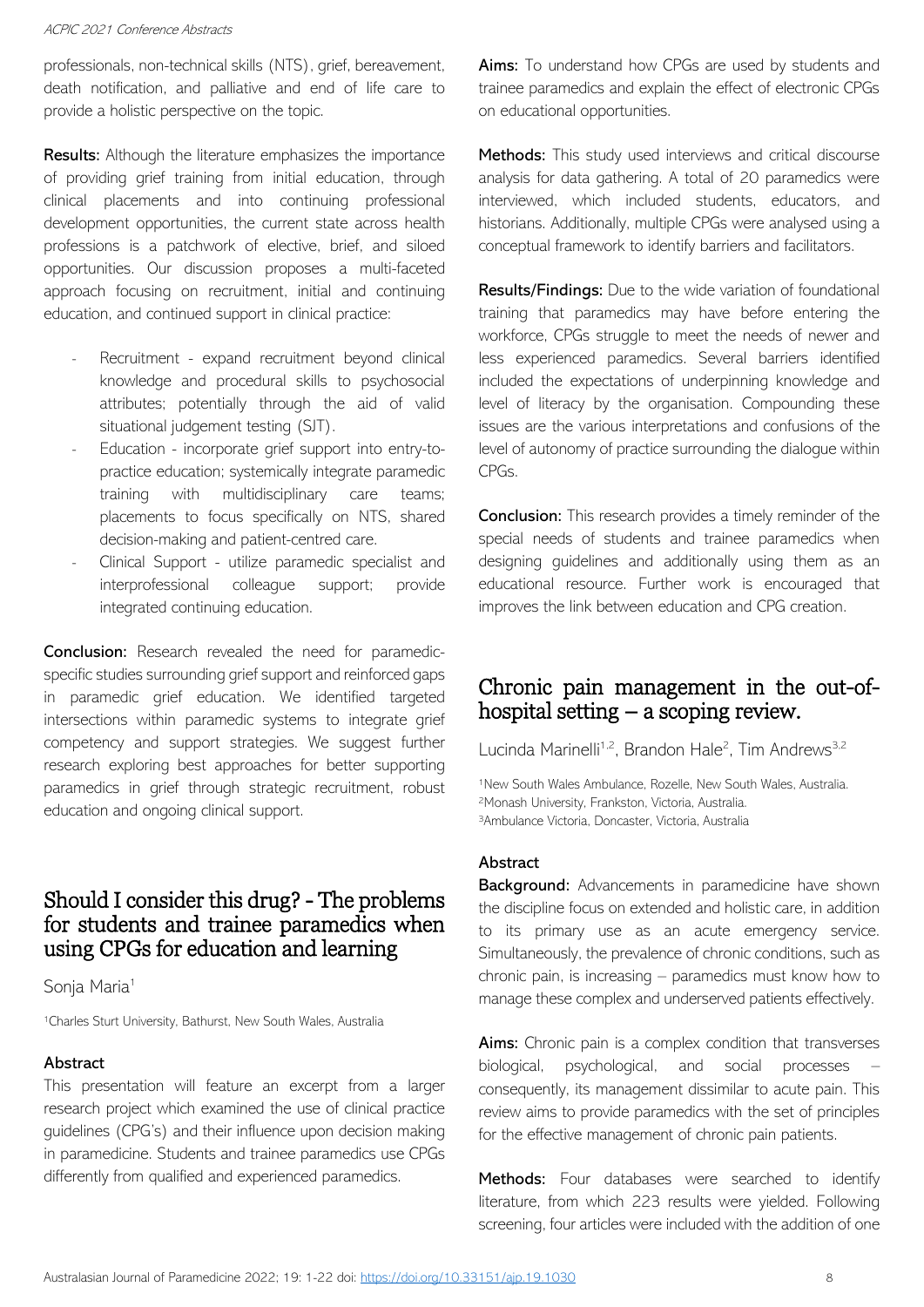article using back-searching and three publications using hand-searching (total  $= 8$ ).

**Results:** Four key themes were identified consistently throughout all articles. These were: stigma, multidisciplinary approach, non-opioid analgesia, opioid-based analgesia, and thorough assessment.

Conclusions: Identifying the above four themes has helped to develop a recommendation for a standard set of principles to be applied when paramedics manage chronic pain patients. These themes were consistent with the broader literature on the topic. This scoping review has identified the need for further study in assessing best-practice management of chronic pain patients in the out-of-hospital setting by paramedics.

# Paramedic Assessment of Paediatric Mental Illness: A need for change

Kristina Maximous<sup>1</sup>, Sonja Maria, Ruth Townsend

<sup>1</sup>Charles Sturt University, Bathurst, NSW, Australia

### Abstract

Introduction: Mental illnesses have been globally identified as a long-neglected problem in health services (World Health Organisation, 2013), and are estimated to impact 10-20% of children and adolescents worldwide (World Health Organisation, 2013). Suicide is the second leading cause of death in children and adolescents aged between 10-14 and 15-19 years old (Ballard et al., 2017), and more concerningly, rates of suicide have remained consistent since the 1990's (Ballard et al., 2017). Eighty percent of young descendants who died by suicide had visited a healthcare facility in the year prior to their death.

In the out-of-hospital setting, paramedics are increasingly attending psychiatric related incidents amongst children and adolescents and are often the first point of contact. However, in Australia, none of the jurisdictional ambulance services appear to have specific screening and assessment tools to help early detect signs of mental illness amongst the paediatric population.

#### Research questions:

- 1. What paediatric mental health screening and assessment tools are utilised by a range of healthcare professionals in the emergency setting?
- 2. What tools could be adapted to paramedic practice?

Methods: A systematic review has been conducted, and a thorough search of primary published literature using the selected databases: CINAHL, MEDLINE, PSYINFO and SCOPUS.

Results: A total of 32 articles were included within the study. Within the Articles, twenty-eight paediatric assessment and screening tools utilised within the emergency setting were identified. These tools covered a multitude of assessments which will discussed in within the presentation.

Conclusion: Paramedics are seen to hold a hybrid of skill sets, and are in a unique position to assess, treat and refer persons onto an appropriate disposition. Equipping registered paramedics with appropriate instruments to screen for signs of mental illness amongst children and adolescents is one of legal and ethical importance.

## Preparedness for Professional Practice: Investigating clinical preceptors and graduates' perceptions.

Lucinda Mayor<sup>1</sup>, Scott Devenish<sup>1</sup>, Peter Horrocks<sup>1</sup>

<sup>1</sup>Queensland University of Technology, Brisbane, Queensland, Australia

#### Abstract

The "preparedness for practice" concept is difficult to quantify into a single construct. It has previously been poorly defined within paramedic and other healthcare research, with confusion apparent between the terms work readiness, preparedness for practice and work preparedness. The literature acknowledges factors that impede clinical learning however the impact on preparedness for practice is not clearly identified. The aim of this grounded theory study is to develop of a paramedic undergraduate preparedness for practice theory from an international, professional, and academic perspective. Through intensive face-to-face interviews the perceptions of preparedness for practice of clinical preceptors and graduates (n=10) are explored. Findings indicate maturity, self-awareness, communication, situational awareness, and leadership are important attributes in preparing graduates for practice. Furthermore, participants highlighted the keys to preparedness for practice are an understanding cultural and workplace practices and professional socialisation, confirming similar findings in the extant literature. This study forms part of a higher degree research project which now turns to investigate the views of paramedic academics about preparedness for practice from an Australasian perspective.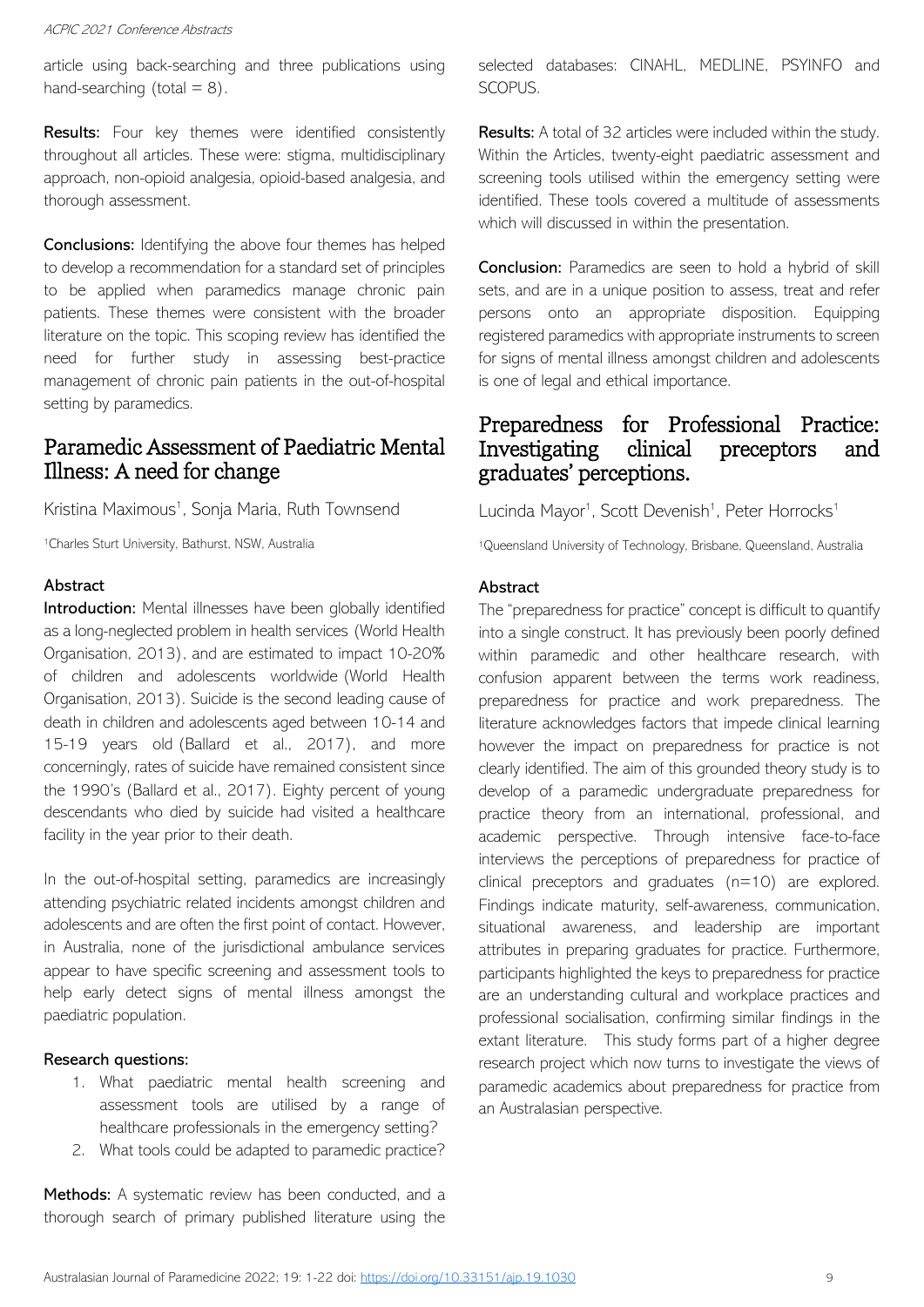# The everyday sexism experiences of female paramedics in Australia

Alisha McFarlane<sup>1,2</sup>, Ruth Townsend<sup>1</sup>, Donna Bridges<sup>1</sup>

<sup>1</sup>Charles Sturt University, Bathurst, New South Wales, Australia. <sup>2</sup>New South Wales Ambulance Service, Sydney, New South Wales, Australia

### Abstract

Introduction: Allegations have been made that female paramedics have been subject to sexism in the workplace. This study investigates everyday sexism as experienced by female paramedics. Everyday sexism is defined as sexism that occurs in everyday interactions. It presents itself in the form of gender stereotyping, derogatory or demeaning commentary, discriminatory or unfair treatment on the basis of gender, or as sexist or sexually objectifying language.

### Aims:

- 1. To understand female paramedics' experiences of everyday sexism in the workplace
- 2. To contribute to the body of knowledge regarding the gendered nature of paramedic culture and its impact on female paramedics.
- 3. To contribute to paramedic employer understanding of the impact of the experience of everyday sexism on wellbeing, job performance, and the career trajectory of female paramedics.

Methods: Qualitative Study. Seven female paramedic participants were recruited from ambulance services around Australia. Semi-structured, one-on-one interviews were undertaken via an online platform. Braun and Clarke's structured six-stage framework of thematic analysis was used to analyse the data.

Results: Although the sample size is small and results therefore not generalisable to the paramedic population, this study found that female paramedics from a range of ambulance services around Australia had common experiences of sexism in the workplace regardless of state, ambulance service, rural or metropolitan station of work, years of experience, age, sexuality, or current rank. These common experiences included: -

- Everyday Sexism
- Gender Normative Behaviour and Expectations
- Gender Discrimination and Sexual Harassment
- Adaptation to Clinical Practice
- Hierarchical Practices
- Female Visibility

**Conclusion:** This research has provided further evidence to support the claims of some female paramedics that they have experienced everyday sexism and gender discrimination in the workplace. This has had an effect on not only the way they practice and undertake patient care but has also negatively impacted their career progression and personal well-being.

# Pre-hospital health initiatives to reduce the potentially preventable hospitalisation of older people in rural and regional Australia: a growing opportunity.

Tegwyn McManamny<sup>1,2</sup>, Judy Lowthian<sup>1,3,4,5</sup>, Sheen Jade<sup>6</sup>, Leanne Boyd<sup>7</sup>

Monash University, Melbourne, Victoria, Australia. Ambulance Victoria, Melbourne, Victoria, Australia. Bolton Clarke, Forest Hill, Victoria, Australia. University of Queensland, St Lucia, Queensland, Australia. Queensland University of Technology, Brisbane, Queensland, Australia. Deakin University, Burwood, Victoria, Australia. Eastern Health, Box Hill, Victoria, Australia

### Abstract

Introduction: Australia's ageing population has growing health care needs, challenging timely health service provision. In rural and regional areas, older Australians have poorer healthcare outcomes and higher rates of potentially preventable hospital admissions (PPH). Paramedics may be uniquely placed to contribute to the health care outcomes of rural-dwelling older adults through involvement in primary and preventive healthcare, health promotion and health education, however roles in reducing PPH in this cohort remains unexplored.

Aim: The objective of this study was to explore the role of paramedics in initiatives designed to reduce the PPH of older adults (65 years and over) in rural and regional areas of Australia.

Methods: An internet search, underpinned by an environmental scan methodology, was utilised to systematically search the websites of Australian ambulance services for relevant initiatives. Stakeholder interviews were then conducted to enrich the findings of the environmental scan. Thematic analysis was utilised to analyse all data.

Results: Every ambulance service within Australia has some form of extended of community care paramedic role that includes, to differing degrees, some focus on PPH. Only two services explicitly addressed the PPH of older rural-dwelling people. Stakeholder interviews revealed a range of local interventions in rural communities across the country, driven largely by community need and a lack of health service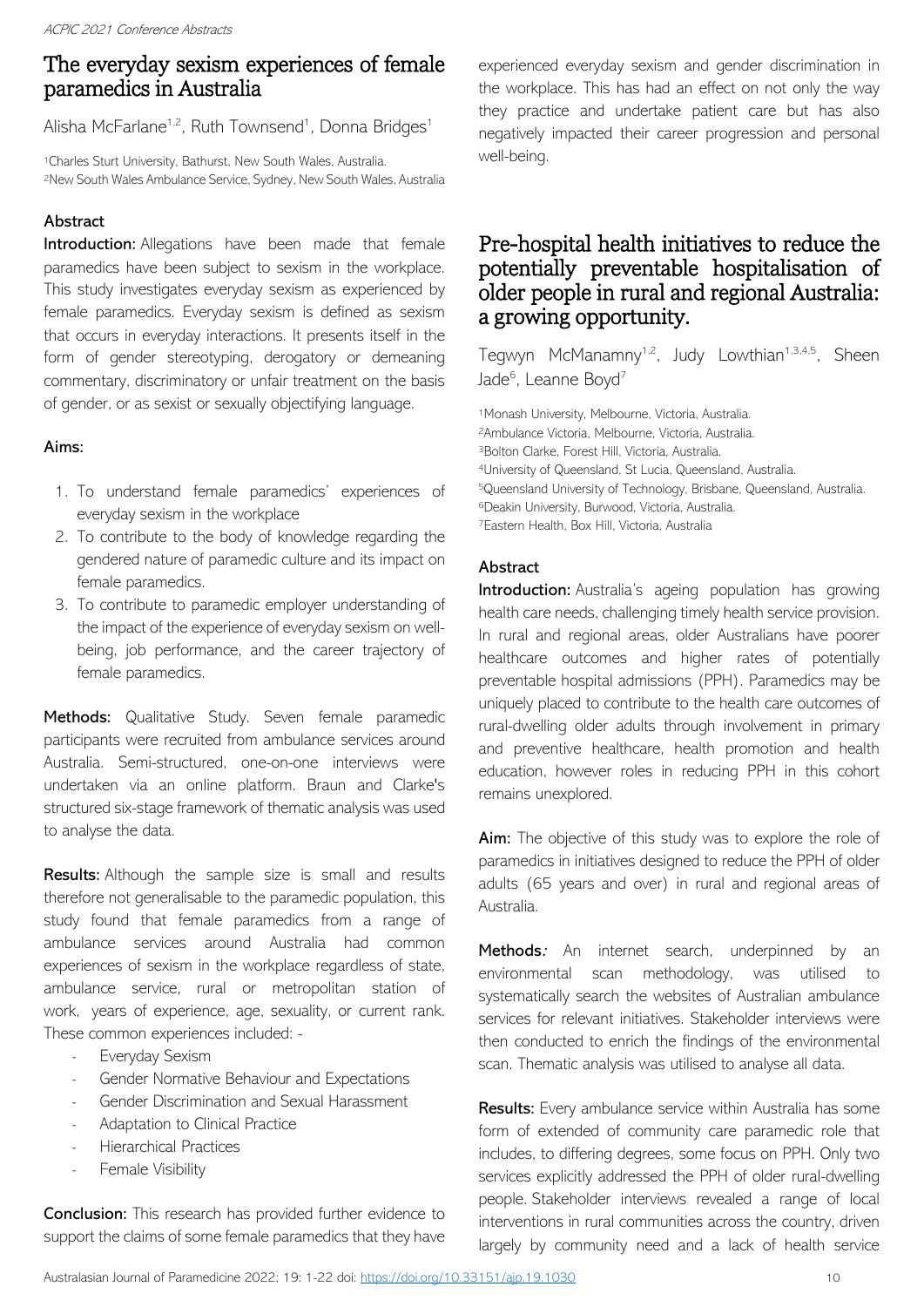accessibility. Paramedic involvement in initiatives designed to reduce PPH in older rural-dwelling people was linked to community paramedicine programs, with stakeholders reflecting on the importance of the 'local paramedic' to small rural communities.

Conclusions: The identified small number of pre-hospital initiatives designed to reduce the PPH of older people living in rural and regional Australia indicates an opportunity in the provision of services designed to enable older adults to remain at home and avoid subsequent hospital admissions.

# A pre-registration survey of Australian paramedics: Qualitative findings

Buck Reed<sup>1,2</sup>, lan Wilson<sup>2</sup>, Leanne Cowin<sup>1</sup>, Peter O'Meara<sup>3</sup>

1Western Sydney University, Campbelltown, New South Wales, Australia. <sup>2</sup>University of Wollongong, North Wollongong, New South Wales, Australia. <sup>3</sup>Monash University, Frankston, Victoria, Australia

#### Abstract

Introduction: In 2018, paramedicine became the 15<sup>th</sup> profession in the National Registration and Accreditation Scheme (NRAS) for Health Practitioners.

**Aims:** This study sought to measure the knowledge and perceptions of paramedic registration in Australian paramedics prior its commencement. It aimed to establish a baseline of paramedic understanding of the scheme and gain insight into how the profession viewed and navigated the new regulatory environment.

Methods: A survey was deployed in the month prior to paramedics formally entering the NRAS. There were 419 responses eligible for analysis. The survey contained 23 research questions of which five were free text. These questions explored the rationale for registration, challenges in finding information, the impact on the profession, the impact on individuals and an open question on views of registration. The content of the free text questions was analysed using Interpretive Phenomenological Analysis.

Results: Most participants recognised that the role of registration was to protect the public, protect the title "paramedic" and increase practitioner accountability. However, a significant minority saw registration as part of a political agenda or revenue-raising. Many found both the registration process and standards confusing, primarily the English language standard. When asked about effects of registration, while accountability was a common theme, cost featured strongly and was the principal theme in reference to individual impacts, followed by risk of complaints. While most questions accurately reflected the scheme, many suggested misunderstandings or even misinformation.

Conclusion: While most saw registration positively, there was also a strong element of distrust in the system and significant concern from a minority over negative consequences of the scheme. These concerns, often based on misinformation or misconceptions but expressed by participants as genuine existential stressors, warrants further investigation to explore the interaction between practitioners and regulation.

# Management of cardiogenic shock; what can paramedics learn from current literature?

Sarah Sawyer<sup>1</sup>, Sonja Maria<sup>1</sup>

<sup>1</sup>Charles Sturt University, Bathurst, New South Wales, Australia

### Abstract

Introduction: Cardiogenic shock is a life-threatening state of hypoperfusion and hypoxia, resulting in high mortality in the patient population. Despite the frequency of cardiogenic shock presenting to the emergency department, an initial prehospital picture and its frequency is unknown. This review will argue that shortfalls in the literature concerning prehospital cardiogenic shock treatment highlight the need for further research to identify safer and more optimal management strategies.

Methods: Selected search terms were entered into seven electronic databases to identify publications in the past twenty years. Inclusion/exclusion criteria were applied, and full texts were reviewed for potential papers. Nine publications were identified as relevant and included in the literature review.

Results: The initial search yield resulted in 131 non-duplicate publications. After applying the inclusion/exclusion criteria to title and abstract, this was reduced to 91 publications requiring review. 63 further articles were excluded after the full-text screen, with another 19 during data extraction. The remaining 9 were used for data for this review. The three themes of a) adrenaline and its inadequacies during cardiogenic shock, b) dobutamine and noradrenaline should be considered as front-line drugs for the treatment of cardiogenic shock, and lastly, c) a combination of an inotrope and vasopressor is desirable as a pharmacological treatment for cardiogenic shock.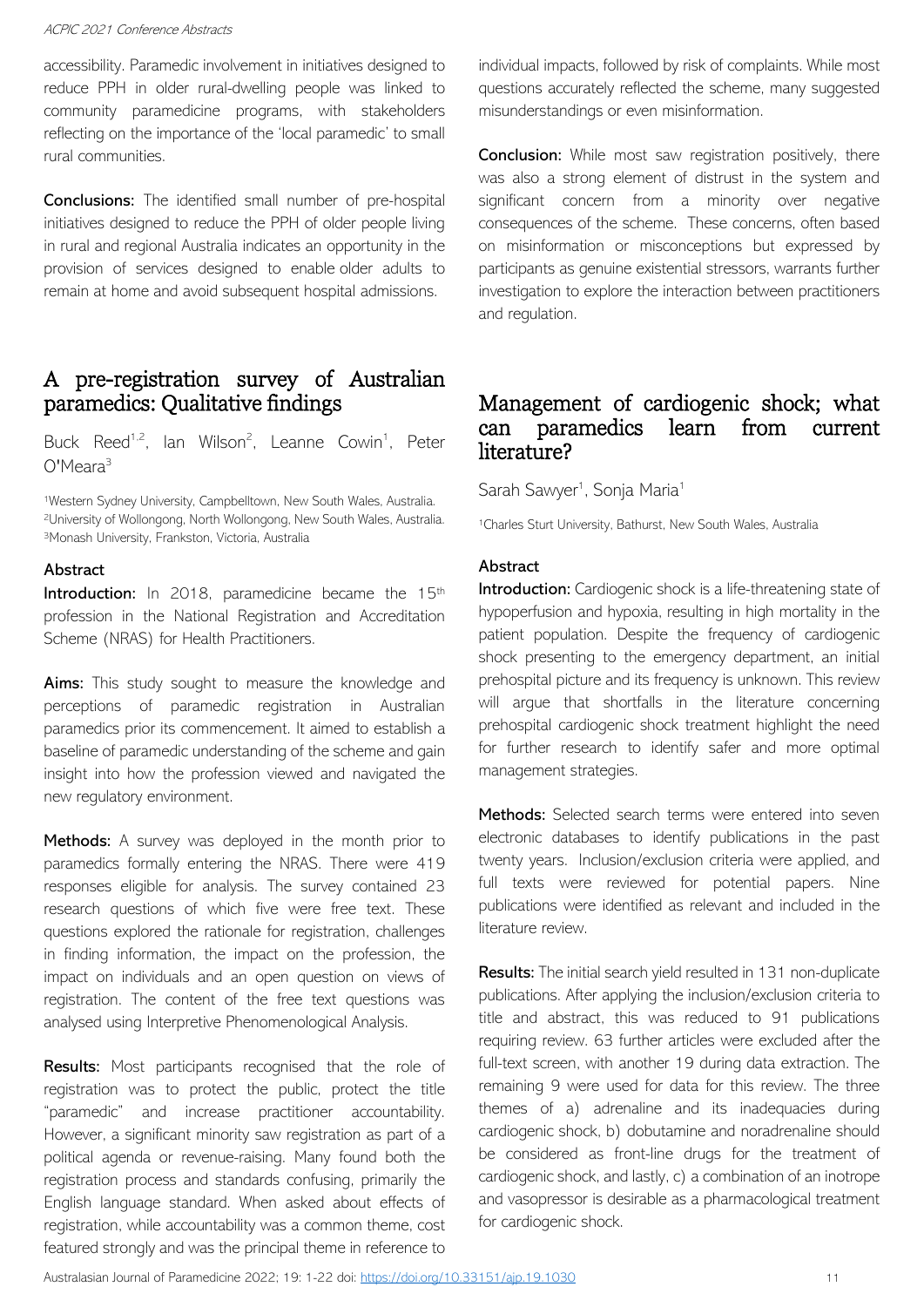**Conclusion:** From this review, it can be concluded that there is a significant gap in our understanding of cardiogenic shock treatment. Most importantly, the literature is extremely limited in prehospital experiments and evidence of practice. There remains a significantly high mortality rate within cardiogenic shock, attributed to the utilisation of adrenaline as a first-line agent. This review identified more accurate, safe, and reliable pharmacological interventions utilised within the hospital setting. It stands to reason that these could be investigated further for implementation prehospitally, for safer and more effective cardiogenic shock management.

# "A Known Player in a New Role" Implementing Community Paramedicine opportunities and challenges: a review of reviews

Evelien Spelten<sup>1</sup>, Brodie Thomas<sup>1</sup>, Daphna McCann<sup>2</sup>, David Burns<sup>3</sup>, Peter O'Meara<sup>4</sup>

La Trobe University, Mildura, Victoria, Australia. University of Tasmania, Launceston, Tasmania, Australia. La Trobe University, Bendigo, Victoria, Australia. Monash University, Melbourne, Victoria, Australia

### **Abstract**

Introduction: Australian Paramedics are well-educated, nationally registered, and plentiful. Paramedics practice in diverse contexts including communities, and the industrial, remote, and rotational commercial workforce.

Community paramedicine (CP) is an emergent practice where paramedics use knowledge, skills, and clinical reasoning beyond emergency response contributing to preventative and rehabilitative health in communities. CP is a feasible and financially viable approach addressing growing demands on health systems.

CPs often work with targeted or disadvantaged populations, in multidisciplinary collaboration with other health professionals. CP is increasingly accepted by health care providers, consumers and is recognised in Paramedicine as one of the ways forward for the profession. Internationally and in some Australian jurisdictions, there exist very successful CP models. However, across different jurisdictions there is limited consistency in terms of roles, education, and governance. Recently, due to the current surge of intertest in CP, many reviews have been published with variability in quality and scope.

Aims: As part of our work in developing innovative CP-led multidisciplinary model of healthcare delivery in parts of Victoria, Australia, we are undertaking a review of reviews, to identify the current evidence on opportunities and challenges to implementing and evaluating successful CP models.

Methods: A systematic search of the literature was undertaken to identify reviews of CP care delivery, education, and governance. The literature is investigated for evidence on opportunities for CP as well as challenges.

**Results:** The results summarise the evidence on opportunities and challenges for the implementation of CP care delivery, education, and governance, in countries with advanced paramedic systems.

Discussion: To facilitate the wide-spread implementation of CP models and their place in future development of the paramedic profession, it is important to identify and remove or manage unnecessary hurdles and streamline education and governance. We will discuss the results of the review within this context.

### An exploration of decision making when accessing emergency healthcare in moderate to severe asthma patients from rural and remote NSW.

Alannah Stoneley<sup>1</sup>, Clare Sutton, Judith Anderson

<sup>1</sup>Charles Sturt University, Bathurst, New South Wales, Australia

#### Abstract

Introduction: Asthma is one of the largest contributors of respiratory illness throughout Australia. 11% of the Australian population are affected by asthma with a large amount of those residing in rural and remote locations. With fewer asthma related deaths occurring in major cities, it's important to investigate the impact of living in rural and remote areas on decision making of patients accessing emergency healthcare.

Aims: To investigate factors which influence individuals when deciding to access emergency healthcare in the event of a moderate to severe asthma exacerbation in rural and remote NSW.

Method: A qualitative interpretative design was utilised involving the collection of data through semi-structured interviews involving 12 participants. Participants were asked to discuss how they utilise emergency healthcare in NSW, what influences them to call for an ambulance and discuss any self-management strategies they use. Inclusion criteria included participants over 18 years who have accessed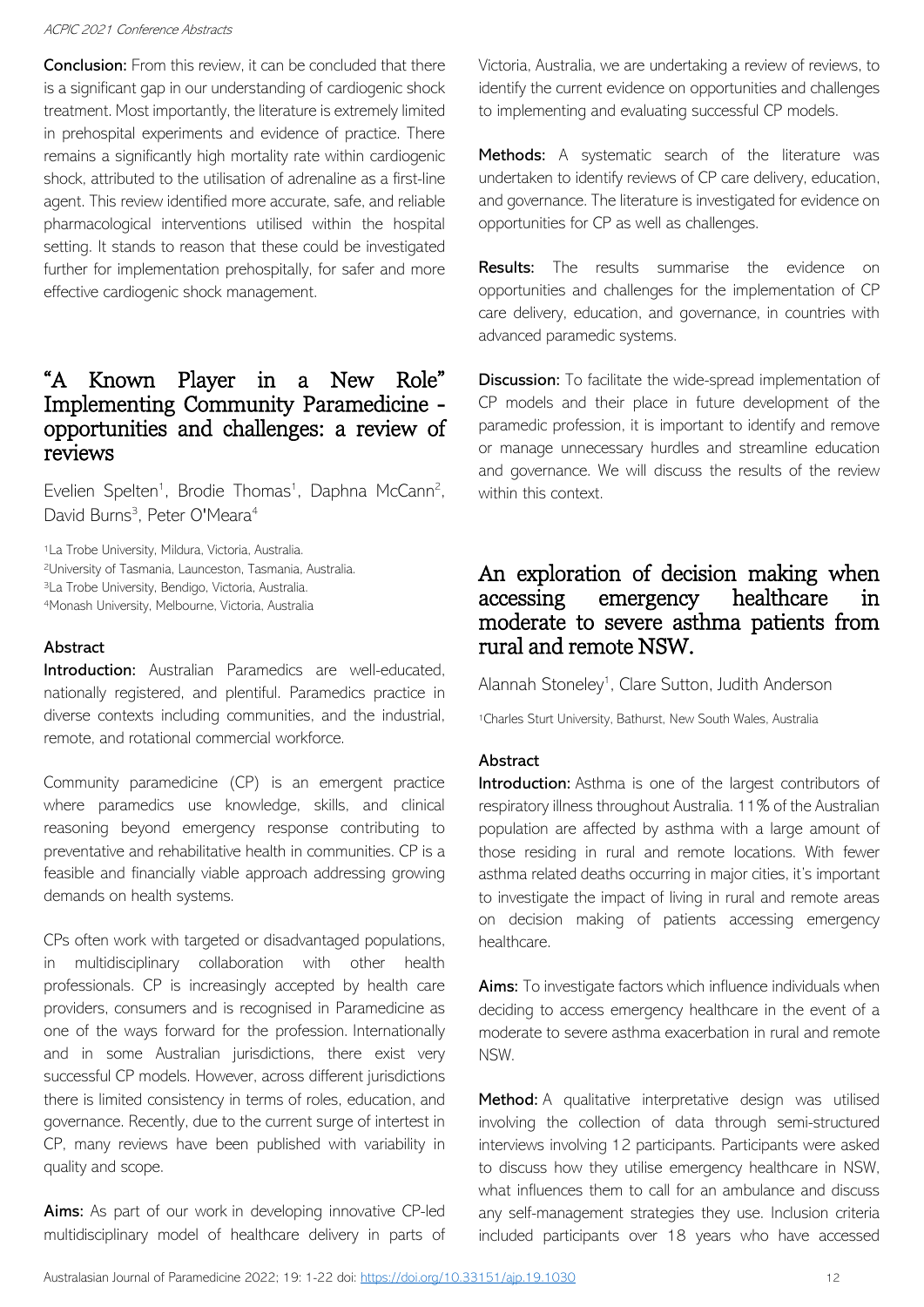emergency healthcare for a moderate to severe asthma exacerbation in a location which scores a MM3 or above on the Modified Monash Model within the last 5 years.

**Results:** Thematic analysis led to 4 main themes regarding the topic. The main theme that emerged was how the individual's education and experience with asthma influenced their decision to access emergency healthcare. Other themes included ambulance travel times compared to the distance from the hospital, access to and availability of ambulance resources and the belief that participants did not want to be a burden on ambulance staff. Cost was also a factor for those participants without ambulance cover however this factor was not considered in situations perceived to be life-threatening.

**Conclusion:** There are a number of factors which both positively and negatively influence the decision making regarding when to access emergency care in rural and remote Australia due to a moderate to severe asthma exacerbation.

# The mental health and stress impacts of COVID-19 on Australian paramedics

Clare Sutton<sup>1</sup>, Peter O'Meara<sup>2</sup>, Alain Neher<sup>1</sup>, Stacey Jenkins<sup>3</sup>, Alfred Wong<sup>1</sup>

<sup>1</sup>Charles Sturt University, Bathurst, New South Wales, Australia. <sup>2</sup>Monash University, Melbourne, Victoria, Australia.

<sup>3</sup>Charles Sturt University, Wagga Wagga, New South Wales, Australia

### Abstract

Introduction: The delivery of essential frontline services in times of a pandemic, presents major challenges to 'on-theground' staff who manage the direct client contact and service provision, within the context of frequently changing operational directives. This is overlaid on workforces already coping with the stresses and demands of frontline service provision. This research investigated the nature of these challenges and the role of leadership in supporting staff in times of major service disruptions. This presentation focuses on ACP and NSW Ambulance respondents.

Aims: Research aims were threefold: to identify the nature and extent of work stressors related to COVID-19; measure the levels of employee workplace distress and anxiety; and investigate the characteristics and impact of good crisis leadership.

Methods: Data was collected through a Qualtrics survey distributed to members of participating organisations. The

survey comprised fixed response Likert scales, ranking scales, standardised validated measures, and free text response fields. The quantitative data was analysed using established protocols within SPSS and Stata statistical software, and the free field text using NVivo. Human Research Ethics approval was awarded (H20183).

Results: There were 592 returned questionnaires (207 ACP, 385 NSWA). Results revealed depression and anxiety rates three and five times higher than general population respectively, and burnout rates four times higher than a sample of international health workers. Respondents reported increased stress resulting from COVID-19. Four overarching themes were identified, including challenges: of working in a rapidly changing environment; of the nature of frontline work; to individual resilience; and organisational culture. Factors identified for reducing stress and burnout amongst staff were clear communication, good organisational leadership, and feeling their work was valued.

**Conclusion:** Despite comparatively low infection and mortality rates in Australia, COVID-19 made a significant impact on the stress, workload, and family life for the vast majority of respondents.

# What are the current mental health and wellbeing needs of paramedics and paramedic students?

Clare Sutton<sup>1</sup>, Jacquie Willis<sup>2</sup>, David Dawson<sup>3</sup>, Frances Stringer<sup>4</sup>, Tahlia Harper<sup>3</sup>, Kelly-Ann Bowles<sup>5</sup>

Charles Sturt University, Bathurst, New South Wales, Australia. Western Sydney University, Sydney, New South Wales, Australia. Victoria University, Melbourne, Victoria, Australia. St John's Northern Territory, Nhulunbuy, Northern Territory, Australia. Monash University, Melbourne, Victoria, Australia

### **Abstract**

Introduction: With the establishment of the Australasian College of Paramedicine (ACP) in 2020, special interest groups were formed to support members in diverse aspects of their professional careers. Although research identifying the key mental health issues was found, no research surveyed paramedics or paramedic students, on their mental health priorities. To ensure the College's priorities aligned with those of their members and the wider profession, direct feedback was sought in the development of the College's mental health strategy.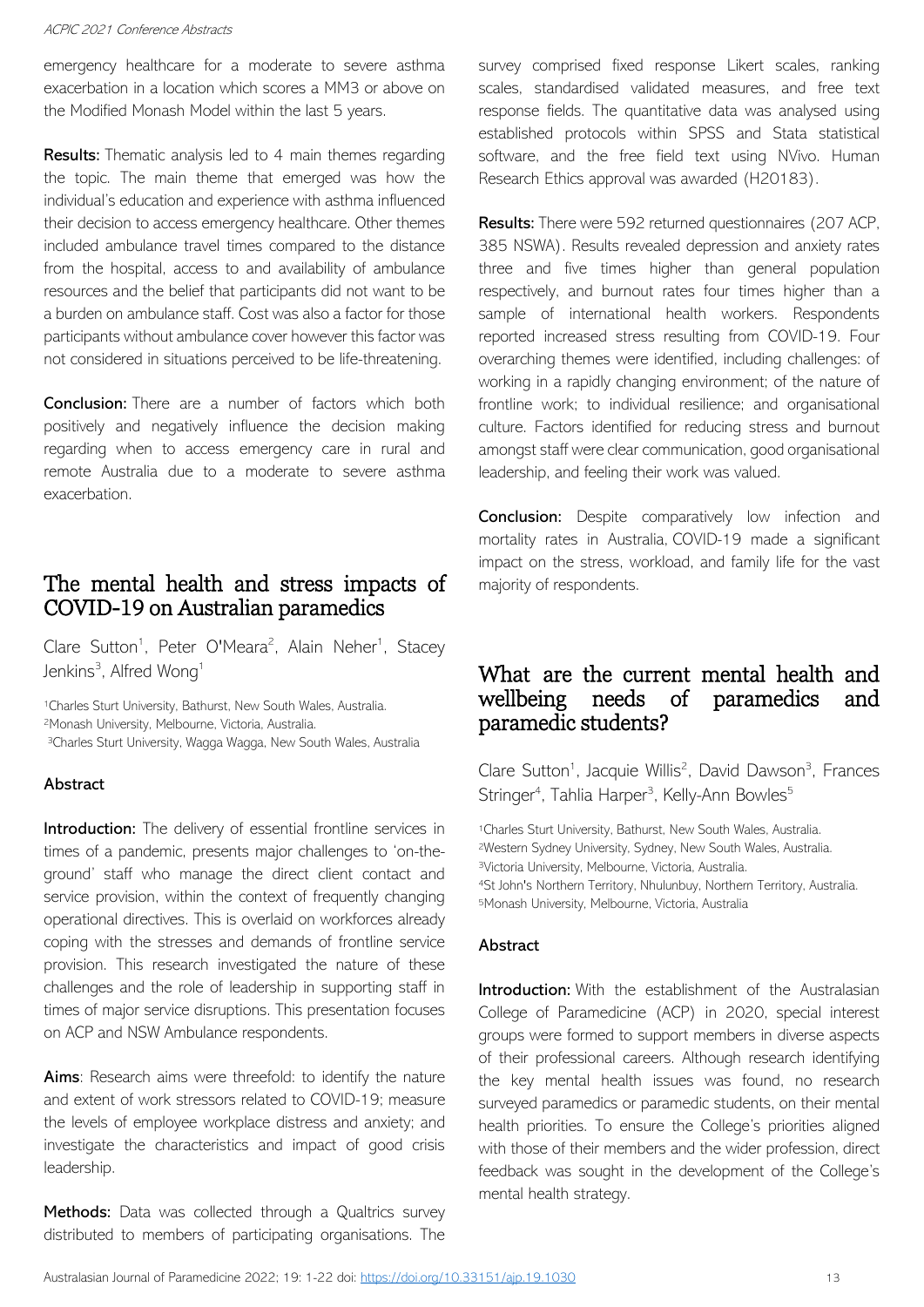Aim: Identify the current mental health priorities for Australasian paramedics and paramedic students.

Methods: Cross-sectional study via an electronic selfreported questionnaire including both closed (Likert scale) and open-ended questions. The quantitative data was analysed using descriptive statistics and analysis of associations for categorical variables. The free text data was assessed using thematic analysis. Human Research Ethics was obtained.

**Results:** Ninety-four participants completed the questionnaire. Respondents ranked self-care and resilience, followed by work/life balance as the greatest priorities. Respondents' preferred method of receiving information was via online delivery (accessed at own convenience), followed by live online delivery (webinars) then face to face seminars.

The main factors negatively impacting on wellbeing were organisational; occupational; stigma; work intrusion; health; relationships; and support networks. Many of these factors were also supportive of wellbeing, in addition to: education; outlets; and professional support. A number of comments related specifically to the student experience and associated stressors. Organisational support services were the primary source of help accessed with respondents often utilising multiple support services. Peers were identified as an important source of support.

**Conclusion:** Self-care and resilience were the greatest mental health and wellbeing priority with online resources that can be accessed at any time the preferred method of delivery. Multiple factors impacted on wellbeing with organisational support and peers being great sources of assistance.

# Paramedic incompetency and misconduct: An analysis of decisions made that have led to paramedics being struck off the register.

<sup>1</sup>Ruth Townsend

<sup>1</sup>Charles Sturt University, Bathurst, New South Wales, Australia

### Abstract

Introduction: Regulation of paramedics in Australia and the UK is designed, in part, to promote not only individual patient health and safety, but to protect the public interest more broadly. Complaints made against paramedics who allegedly breach these requirements are often heard by a panel of peers. In the UK, the details of these hearings are made

publicly available. This rich dataset provides researchers a better understanding of the way in which paramedics may be breaching competency and/or conduct standards, and this may provide valuable information for paramedics, educators and regulators.

Aim: The objective of the research is to identify the conduct and/or competency issues that has resulted in this sanction, and to share these findings with Australian paramedics, educators and regulators.

Method: This research involves a descriptive quantitative and thematic qualitative analysis of the 76 cases that have resulted in paramedics being struck off the register in the UK over the past 5 years. These cases are publicly available and have been coded and analysed against the regulatory standard of competency and conduct expected of a registered paramedic.

**Results:** This analysis provides an insight into the areas of practice in which paramedics are performing poorly.

**Conclusion:** Only a relatively small number of paramedics are performing so far below the required competency and/or conduct standard that they have been struck off to protect public safety and/or the public interest. However, there are common areas of competency/conduct concern that arise from the data.

# Exploring the role and value of chaplains in the ambulance service: Paramedic perspectives

Katie Tunks Leach<sup>1,2</sup>, Paul Simpson<sup>3</sup>, Joanne Lewis<sup>4</sup>, Tracy Levett-Jones<sup>1</sup>

<sup>1</sup>University of Technology Sydney, Sydney, NSW, Australia. 2NSW Ambulance, Sydney, NSW, Australia. <sup>3</sup>Western Sydney University, Sydney, NSW, Australia. 4University of Canberra, Canberra, ACT, Australia

#### Abstract

Introduction: Paramedic health and wellbeing around the globe has gained increased attention due to the well documented impact of their work on biological, psychological, social, and spiritual health outcomes. A suite of support options has been implemented in ambulance services to provide holistic staff support, including the employment of chaplains. A systematic scoping review on staff perceptions of chaplains in first responder and military settings identified those who sought chaplain support, the skills and attributes expected of chaplains, and perceived individual and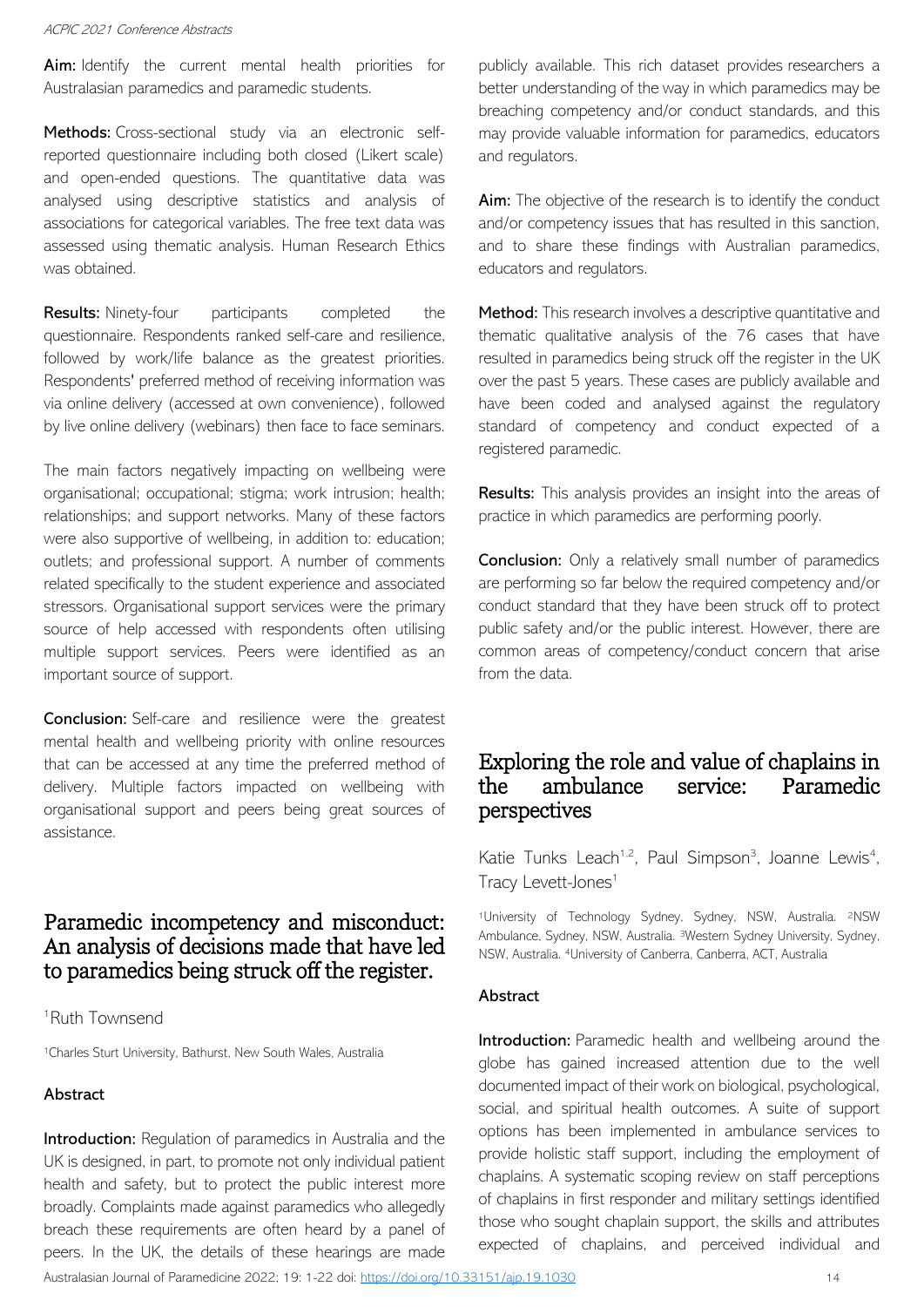organisational value of chaplains, however the perspective of paramedics was missing from the data.

Aim: The aim of this presentation is to present the results from a study that explored paramedic perspectives on the role and value of chaplains in the ambulance service.

Methods: In phase 1 of this exploratory sequential mixedmethods study, purposefully sampled paramedics were recruited for semi-structured interviews. Any AHPRAregistered paramedic employed by New South Wales Ambulance was eligible to participate. Interviews were recorded, transcribed, and analysed using framework analysis method.

Results: 17 paramedics (nine male and eight female) from metropolitan and rural New South Wales participated in the study. Their ages ranged from 24 to >60 years, and their duration of service ranged from one year to >40 years. Ten participants identified as having no spiritual/religious orientation, four as spiritual but not religious, and three as religious. Interviewees outlined the chaplain's scope of practice, including proactive and sustained paramediccentred support, and reactive on-scene support; the expertise, attitudes and attributes chaplains bring to their role; and organisational factors impacting the chaplain's role within the ambulance service.

**Conclusion:** Chaplains embedded in the ambulance service consistently provided significant care and support for paramedics regardless of the paramedic's personal spiritual belief or non-belief. Further studies are required to confirm these findings across a broader group of paramedics.

### Adverse events from nitrate administration during right ventricular myocardial infarction: a systematic review and metaanalysis

Matt Wilkinson-Stokes<sup>1</sup>, Simon Sawyer<sup>2</sup>, Jason Betson<sup>2</sup>

<sup>1</sup>Australian Catholic University, Brisbane, Queensland, Australia. <sup>2</sup>Australian Catholic University, Melbourne, Victoria, Australia

#### Abstract

**Introduction:** New studies (cumulatively,  $n = 1113$ ) have challenged the single cohort study ( $n = 40$ ) underlying the contraindication on nitrate use during right ventricular myocardial infarction (RVMI), suggesting that this topic merits review.

Aim: This systematic review aims to determine if there is an increased risk of adverse events when nitrates are administered to patients experiencing RVMI.

Methods: The protocol was registered on PROSPERO and published in *Evidence Synthesis*. PubMed, Embase, MEDLINE, Cochrane CENTRAL, CINAHL, and Google Scholar were systematically searched for experimental and analytical observational studies in January 2021, and identified literature assessed for quality and bias using JBI tools. Adverse events rates, risk ratios, and their 95% confidence intervals were calculated, and meta-analysis performed using the random effects inverse variance method with sensitivity analysis for each study.

**Results:** Five studies ( $n = 1113$ ) were suitable for inclusion: three cohort studies and two before-after experiments. Outcomes measured included hypotension, bradycardia, haemodynamic, altered consciousness, syncope, arrest, and death. Arrest and death did not occur. Meta-analysis showed 400 mcg sublingual nitroglycerin (2 studies,  $n =$ 1050) had a statistically insignificant relative risk of 1.18, with a 95% confidence interval crossing the null effect line at 0.81 – 1.72 (p-value 0.39). Results remained robust under sensitivity analysis. Other routes, doses, and formulations are considerably below optimal information size.

**Conclusion:** This review suggests that the contraindication on nitrate administration during RVMI is not supported for 400 mcg sublingual nitroglycerin by the evidence informing this appraisal. Key limitations include not evaluating beneficial effects, low certainty of evidence, and two studies being suitable for synthesis. As adverse events are transient and easily managed, nitrates are a reasonable treatment modality to consider during RVMI on current evidence.

Funding: MWS received a faculty funding grant.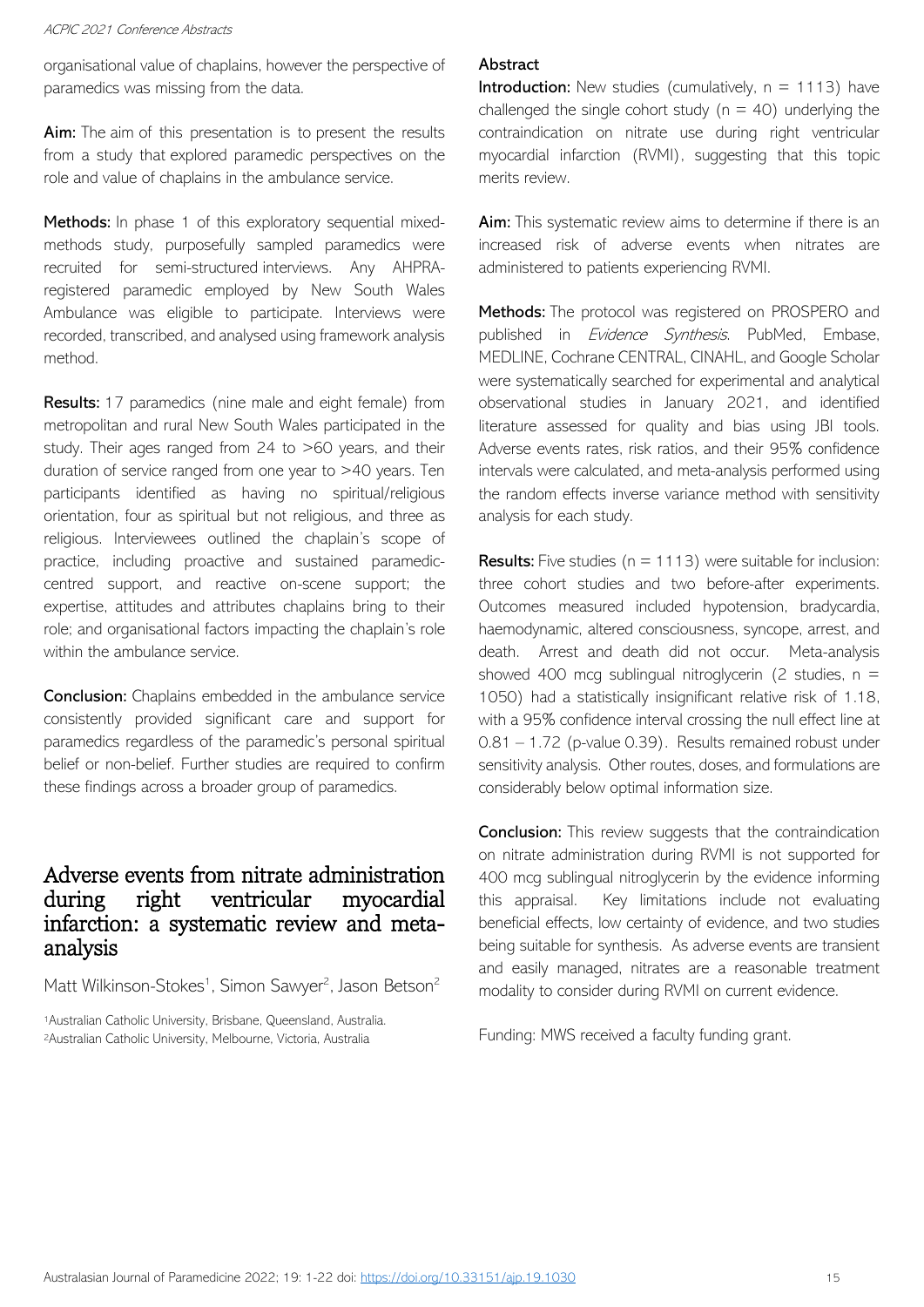# Poster Presentations

# Perceptions of EMS leaders and supervisors on the challenges faced by female paramedics in Riyadh Saudi Arabia: A qualitative study

Abdullah Alobaid<sup>1,2</sup>, Cameron Gosling<sup>3</sup>, Lisa McKenna<sup>4</sup>, Brett Williams<sup>1</sup>

<sup>1</sup>Department of Paramedicine, Monash University, Melbourne, Victoria, Australia.

<sup>2</sup>Prince Sultan College of Emergency Medical Services, King Saud University, Riyadh, Riyadh, Saudi Arabia.

<sup>3</sup>Department of Paramedicine, Monash University, Melbourne, Victoria, Australia.

<sup>4</sup>La Trobe University, School of Nursing and Midwifery, Melbourne, Victoria, Australia

### Abstract

Introduction: Emergency Medical Services (EMS) is an essential public health service provided by the government of the Kingdom of Saudi Arabia (KSA). The services are provided by the Saudi Red Crescent Authority (SRCA) through male paramedics and Emergency Medical Technicians (EMTs) only, where the Saudi female paramedics have faced many challenges in the Saudi EMS system since the workforce is mostly male.

Aim: This study aimed to investigate perceptions of EMS experts, leaders, managers, and academics, about the challenges faced by female paramedics in the Saudi Arabian EMS workforce.

Methods: A descriptive qualitative research approach was used employing semi-structured face-to-face interviews with seven EMS leaders, managers and academics in Riyadh, Saudi Arabia. Data were analysed using thematic analysis informed by the work of Braun and Clark.

Results: Three themes emerged from the interviews that described EMS experts' perceptions, namely, cultural and family challenges, the value of Saudi female paramedics in the workforce, and workforce issues. It was found that the Saudi female paramedics faced a number of challenges that limited their availability in the EMS system such as finding a balance between career choice and demands of their families or physically like lifting and moving stretchers and carrying heavy bags.

**Conclusion:** Overall, the interviews with EMS leaders revealed that Saudi females faced several challenges that could affect their job duties and capacity to work in the EMS. Currently, Saudi females face difficulties with family, social and religious responsibilities, such as taking care of children and households. Workforce issues were also considered problematic affecting Saudi female paramedics such as physical fitness and psychological burnout. The EMS leaders, managers and academics emphasised that due to the new Saudi 2030 vision, it is expected and recognised that more females need to be employed in the EMS workforce.

# Saudi female paramedics' perceptions of the challenges in the workplace:  $\overline{A}$  qualitative study

Abdullah Alobaid<sup>1,2</sup>, Cameron Gosling<sup>1</sup>, Lisa McKenna<sup>3</sup>, Brett Williams<sup>4</sup>

<sup>1</sup>Department of Paramedicine, Monash University, Melbourne, Victoria, Australia.

<sup>2</sup>Prince Sultan College of Emergency Medical Services, King Saud University, Riyadh, Riyadh, Saudi Arabia.

<sup>3</sup>La Trobe University, School of Nursing and Midwifery, Melbourne, Victoria, Australia.

<sup>4</sup>Department of Paramedicine, Monash University, Melbourne, Victoria, Australia

### **Abstract**

Introduction: Paramedicine is generally recognised as a noble profession that seeks to combine paramedic knowledge and advanced skills to provide a high quality of care that saves the lives of others. Paramedicine in Saudi Arabia is provided by the government for the public through the Saudi Red Crescent Authority (SRCA). The services have been operated by male Emergency Medical Technicians (EMT) and paramedics around the country. It is important that Saudi female paramedics are available in the field of paramedicine, although anecdotally they experience challenges that limit them in the field.

Aim: This study aimed to investigate the perceptions of Saudi female paramedics of the challenges that they currently face in the Kingdom of Saudi Arabia workforce.

Methods: This study utilised a descriptive qualitative approach. Fifteen Saudi female paramedics were recruited to attend one of four focus groups in Riyadh, Saudi Arabia. Data were analysed using thematic analysis.

Results: Three themes emerged from the focus groups that described the perceptions of Saudi female paramedics: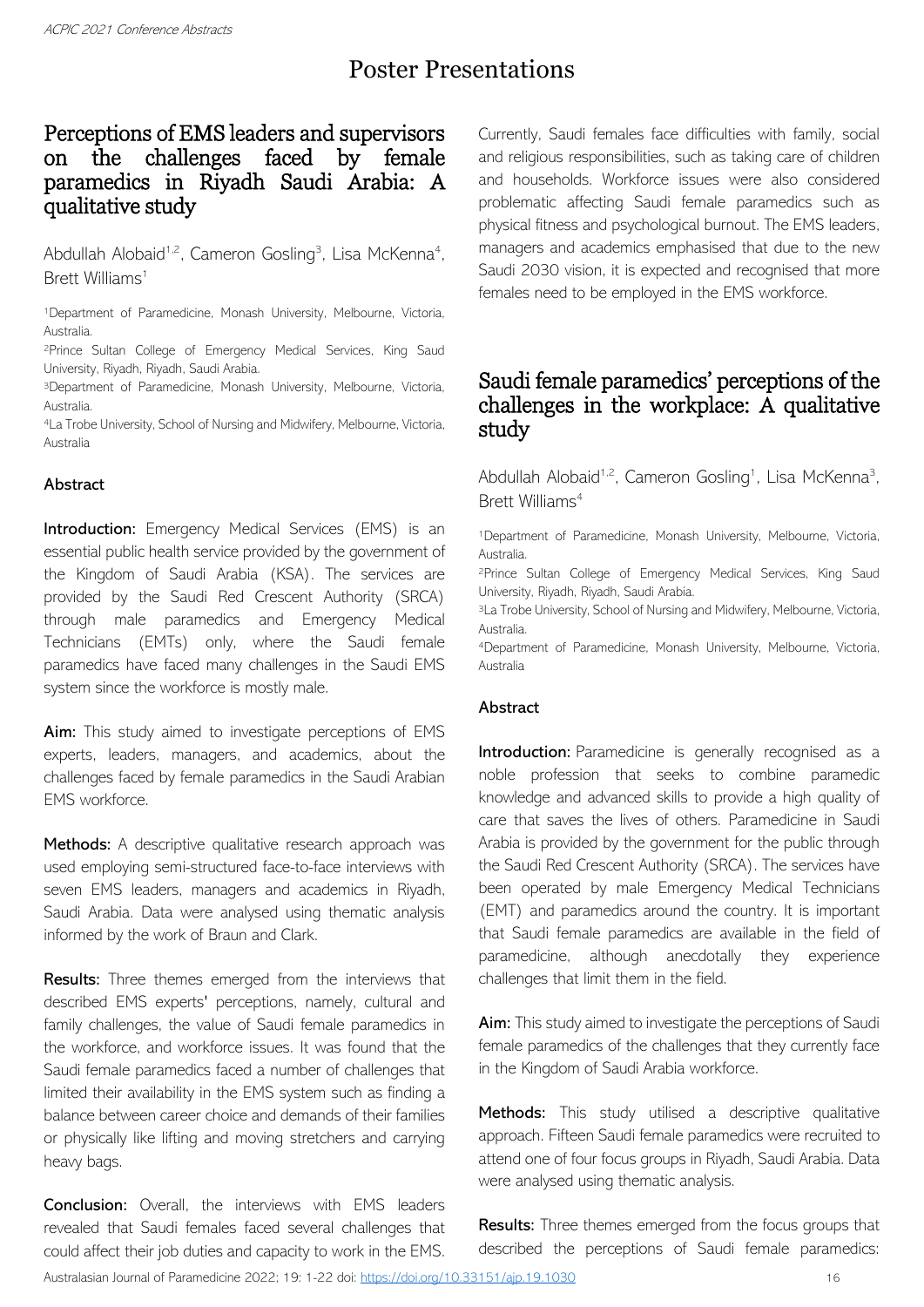personal factors, social factors, and employment factors. It was found that they faced several challenges that could affect their family responsibilities, job duties and capacity to work in the field of paramedicine in the country. Saudi society also challenged Saudi female paramedics, as the culture and traditions limited their participation in the paramedicine workforce. Furthermore, they reported experiencing many employment issues about being recruited to prehospital settings due to policies and procedures in the country.

**Conclusion:** This study investigated Saudi female paramedics' perceptions of the challenges they face in the workplace. Several challenges were described that affected them, both professionally and personally. These issues also could affect the engagement of the female in the paramedic profession. Future research is needed to investigate these challenges and develop various strategies and plans to overcome them.

# New ways of 'seeing' – using systems thinking to explore paramedic practice.

Alan Batt<sup>1</sup>, Brett Williams<sup>1</sup>, Madison Brydges<sup>2</sup>, Matthew Leyenaar<sup>2</sup>, Walter Tavares<sup>3</sup>

<sup>1</sup>Monash University, Frankston, Victoria, Australia. <sup>2</sup>McMaster University, Hamilton, Ontario, Canada. <sup>3</sup>University of Toronto, Toronto, Ontario, Canada

#### Abstract

Introduction: Paramedic practice is dynamic, contextsituated, and inherently complex. This presents a challenge when we attempt to describe it for the purposes of informing education, policy, and research. More importantly, it means we may fail to account for aspects of practice that impact on the health and wellbeing of both patients and paramedics.

Aim: We highlight what a systems-thinking theoretical framework can offer when attempting to describe paramedic practice.

Methods: We framed our work by adapting Ecological Systems Theory and complexity thinking in order to explore the multiple complex, unique, and context-embedded problems that exist within the messy, real-world system of paramedic practice.

Results: Using the systems thinking conceptual framework, we illustrate aspects of paramedic practice that are poorly addressed or overlooked. Some examples include providing culturally competent and safe care; identifying competencies that accurately reflect clinical caseload and call characteristics; recognizing the psychosocial and socioeconomic influences on patient presentations (i.e., structural competency); supporting families with grief and bereavement; leading and working effectively within ad-hoc teams; acknowledging the diversity of paramedic practice contexts; preparing for the impacts of climate-change on practice; and identifying the role requirements of paramedics in non-traditional practice settings (e.g. ED, organ/tissue donation programs, palliative care programs).

**Discussion:** Our ability to represent paramedic practice may be improved when we outline what features may be relevant and their potential interactions, and how we can go about understanding these. We suggest that the strength of our systems thinking approach lies in its ability to highlight broader structural features of a system that have historically been overlooked when describing paramedic practice.

### Lecture attendance among university paramedic students: A sequential mixed methods study

Bronwyn Beovich<sup>1</sup>, Cameron Gosling<sup>1</sup>, Brett Williams<sup>1</sup>

<sup>1</sup>Monash University, Melbourne, Victoria, Australia

#### **Abstract**

Introduction: Lecture absenteeism is a widespread issue and has been reported for a large range of university disciplines.

Aim: The aim of this study was to describe face-to-face lecture attendance within a Bachelor of Paramedicine cohort at a large Australian university and explore associated factors.

Methods: A sequential mixed methods study was undertaken using lecture attendance counts, a crosssectional questionnaire, and semi structured interviews. Attendance was recorded at four time points throughout one semester. The Lecture Attendance Scale, a standardised 34 item questionnaire with a 7-point Likert rating scale, was used to examine reasons behind students' choice to attend lectures or not, followed by further exploration via semistructured interviews.

Results: Lecture attendance ranged from 30% to 76%, with a mean of 49.2%. On analysis of the questionnaire, eight factors were identified, and these were largely supported by the interview data.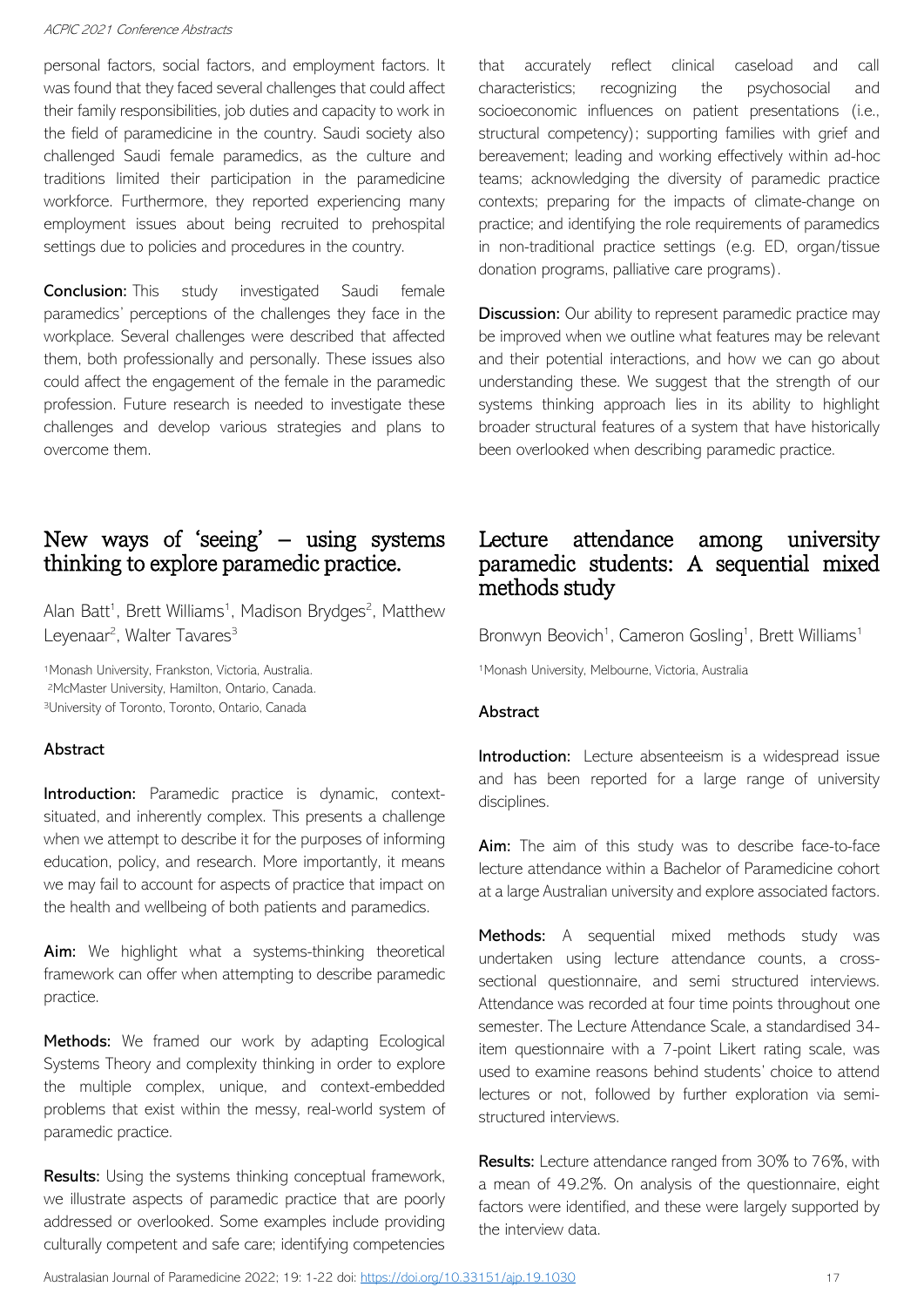**Conclusion:** High levels of lecture attendance were not observed. This study suggests that the decision to attend a lecture can be complex and is influenced by a range of student and organisation-related factors. Understanding and utilising this information to modify and improve healthcare curricula delivery is vital, especially where there may be an association between attendance and the development of clinical skills, and professional attitudes and qualities. This is especially important in healthcare education in the post-COVID-19 pandemic era where the value of in-person education will continue to be examined.

### The impact of body-worn cameras on incidence of occupational violence towards paramedics: a systematic review

Liam Bruton<sup>1</sup>, Luke Mackey, Aaron Farok, Hunter Johnson, Liz Thyer, Paul Simpson

<sup>1</sup>Western Sydney University, Campbelltown, New South Wales, Australia

#### Abstract

Aims: Recent evidence indicates an increasing incidence of occupational violence (OV) towards paramedics. Body-worn cameras (BWC) have been posited as an intervention that may deter perpetrators, leading to a growing number of ambulance services introducing BWCs at considerable financial cost. The aim of this study was to investigate the impact of body-worn cameras on the incidence of occupational violence towards paramedics.

Methods: A systematic review was conducted according to the JBI methodology. EMBASE, CINAHL, MEDLINE, Cochrane Library, JBI Systematic Reviews, TROVE and Google Scholar were searched to identify primary research studies reporting on BWCs as an intervention against an outcome of OV incidence. Primary research papers, publicly accessible government reports, peer-reviewed and grey literature, if published in English, were eligible.

Results: The search identified 136 results, of which 109 were assessed following removal of duplicates. Following abstract screening and full text review, there were no studies available to include in the review.

**Discussion:** This rigorous systematic review identified no published research investigating the impact of BWC on incidence of OV towards paramedics. This lack of evidence describing the effectiveness of BWCs as deterrents is concerning given their increasingly widespread adoption. Introduction of interventions should be supported by evidence and an analysis of associated health economics. There is a need for ambulance services that have implemented BWC initiatives to make evaluation data available publicly for transparent review to inform decision making elsewhere in the discipline.

# Long-term functional and quality-of-life outcomes of cardiac arrest survivors stratified by shock provider: a 10 year retrospective study.

Brian Haskins<sup>1,2,3</sup>, Ziad Nehme<sup>3,4</sup>, Emily Andrew<sup>3,4</sup>, Stephen Bernard<sup>2,4,5</sup>, Peter Cameron<sup>1,2,5</sup>, Karen  $Smith<sup>1,2,3,4</sup>$ 

<sup>1</sup>NHMRC Centre of Research Excellence in Pre-hospital Emergency Care Australia and New Zealand (PEC-ANZ), Melbourne, Victoria, Australia. <sup>2</sup>Department of Epidemiology and Preventive Medicine, Monash University, Prahran, Victoria, Australia.

<sup>3</sup>Department of Paramedicine, Monash University, Frankston, Victoria, Australia.

<sup>4</sup>Centre for Research and Evaluation, Ambulance Victoria, Doncaster, Victoria, Australia.

<sup>5</sup>The Alfred Hospital, Prahran, Victoria, Australia

### Abstract

Aim: To assess the long-term functional recovery and health related quality-of-life (HRQoL) outcomes for out-of-hospital cardiac arrest (OHCA) survivors stratified by shock provider.

Methods: We included adult OHCA in initial shockable rhythms between 2010-2019. Those surviving to 12 months post arrest were invited to participate in telephone interviews to identify functional recovery and HRQoL outcomes, using the following assessment tools, Glasgow Outcome Scale– Extended (GOS-E), EuroQol-5D (EQ-5D), and 12-Item Short Form (SF-12).

Results: Of the 1,581 patients surviving to 12 months, 1,325 (85.5%) responded to the interviews, of these, 227 (17.1%) and 144 (10.9%) were initially shocked by bystanders and first responders, respectively. A higher proportion of patients shocked by bystanders were located in public (p<0.001), received bystander CPR (p<0.001) and received initial defibrillation faster from time of collapse (P<0.001). Survivors receiving bystander defibrillation reported higher rates of living at home without care (p=0.004), upper good recovery (GOS-E) (p=0.008) and EQ-5D index score of 1 (perfect health) (p=0.023). After adjustment, bystander defibrillation was associated with a 64% increase in the odds of an EQ-5D current Visual Analogue Scale ≥ 80 (AOR 1.64, 95%CI: 1.17-2.31;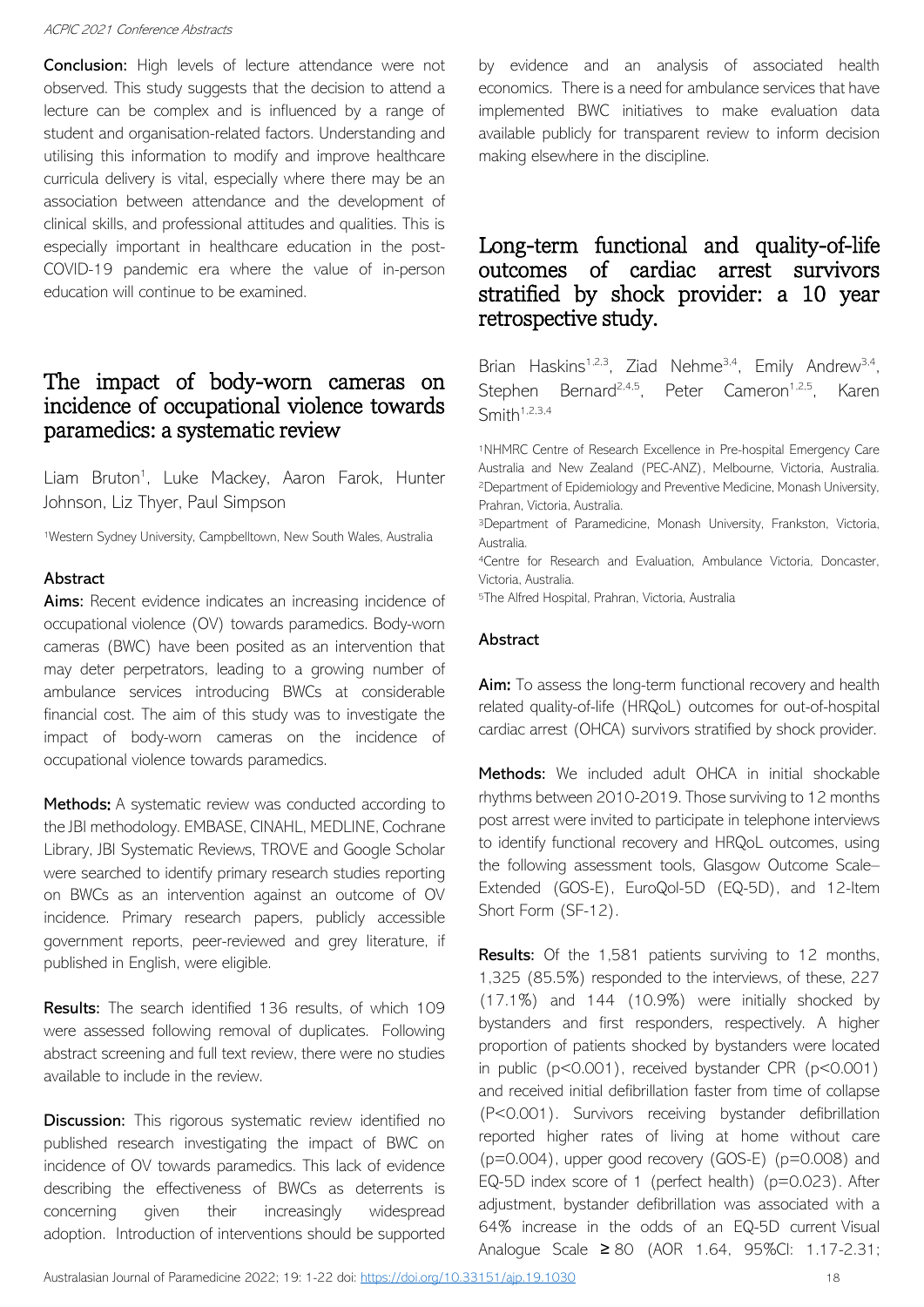p=0.004) and a 45% increase in the odds of a good functional recovery (GOS-E ≥ 7) (AOR 1.45, 95% CI: 1.02- 2.06; p=0.037), than those initially shocked by paramedics. No improvement in adjusted outcomes were observed for survivors initially defibrillated by first responders.

Conclusion: Patients receiving bystander defibrillation reported better functional recovery and HRQol outcomes at 12 months compared to those defibrillated by first responders and paramedics.

# Cardiac arrests in general practice clinics or witnessed by emergency medical services: a 20-year retrospective study

Brian Haskins<sup>1,2,3</sup>, Ziad Nehme<sup>3,4</sup>, Peter Cameron<sup>1,2,5</sup>, Karen Smith, 1,2,3

<sup>1</sup>NHMRC Centre of Research Excellence in Pre-hospital Emergency Care Australia and New Zealand (PEC-ANZ), Melbourne, Victoria, Australia. <sup>2</sup>Department of Epidemiology and Preventive Medicine, Monash University, Prahran, Victoria, Australia.

<sup>3</sup>Department of Paramedicine, Monash University, Frankston, Victoria, Australia.

<sup>4</sup>Centre for Research and Evaluation, Ambulance Victoria, Doncaster, Victoria, Australia.

<sup>5</sup>The Alfred Hospital, Melbourne, Victoria, Australia

### Abstract

**Objective:** To compare the frequency and outcomes of cardiac arrests in general practice clinics with those of paramedic-witnessed cardiac arrests.

Design, setting: Retrospective study; analysis of Victorian Ambulance Cardiac Arrest Registry data for the period 1 January 2000 – 30 December 2019.

Participants: Patients who had non-traumatic cardiac arrests whom emergency medical services staff attempted to resuscitate.

Main outcome measures: Survival to hospital discharge.

Results: 6363 cases of cardiac arrest were identified, 216 in general practice clinics (3.4%) and 6147 witnessed by paramedics (96.6%). The proportion of patients presenting with initial shockable rhythms was larger in clinic cases (126 patients, 58%) than for paramedic-witnessed cases (1929, 31.4%). The proportion of general practice clinic cases in which defibrillation was provided in the clinic increased from 2 of 37 in 2000–2003 (5%) to 19 of 57 patients in 2016– 2019 (33%); survival increased from 7 of 37 (19%) to 23 of 57 patients (40%). For patients with initial shockable rhythms, 57 of 126 patients in clinic cases (45%) and 1221 of 1929 people in paramedic-witnessed cases (63.3%) survived to hospital discharge; of 47 general practice patients defibrillated by clinic staff, 27 survived (57%). For patients with initial shockable rhythms, the odds of survival were greater following paramedic-witnessed events than general practice clinic arrests in which arriving paramedics provided defibrillation (aOR, 3.39; 95% CI, 2.08–5.54); survival of patients after general clinic arrests was greater when clinic staff provided defibrillation (aOR, 2.23; 95% CI, 1.03–4.83).

**Conclusion:** Emergency medical services should be alerted as soon as possible after people experience heart attack warning symptoms. Automated external defibrillators should be standard equipment in general practice clinics, enabling prompt defibrillation and substantially reduce the risk of death for people suffering a sudden cardiac arrest.

# Exploring situational awareness among paramedic students during high-fidelity simulation. A mixed-methods pilot study.

Justin Hunter<sup>1,2,3</sup>, Michael Porter<sup>4</sup>, Andy Phillips<sup>3</sup>, Melissa Evans-brave<sup>3</sup>, Brett Williams<sup>1</sup>

1Monash University, Melbourne, Victoria, Australia.

<sup>2</sup>Oklahoma State University, Oklahoma City, Oklahoma, United States of America.

<sup>3</sup>Norman Regional Hospital, Norman, Oklahoma, United States of America. <sup>4</sup>Oklahoma State University, Norman, Oklahoma, United States of America.

#### Abstract

**Introduction:** During emergencies, paramedics must be aware of the safety for themselves, their partners, their patient, and the public. In order to do so, they must be situationally aware. To be situationally aware, they must be able to perceive events, interpret them, and then anticipate future events. There is very limited literature regarding situational awareness (SA) in paramedicine.

Aims: To determine, during high-fidelity simulation, if paramedic students are situationally aware.

Methods: This was a mixed-methods pilot study where 12 paramedic students participated in a prehospital simulation while wearing point-of-view cameras. Surveys, assessments of performance, and measurement of their situational awareness with the situational awareness global assessment technique, all provided the quantitative data. Thematic analysis then provided the qualitative data.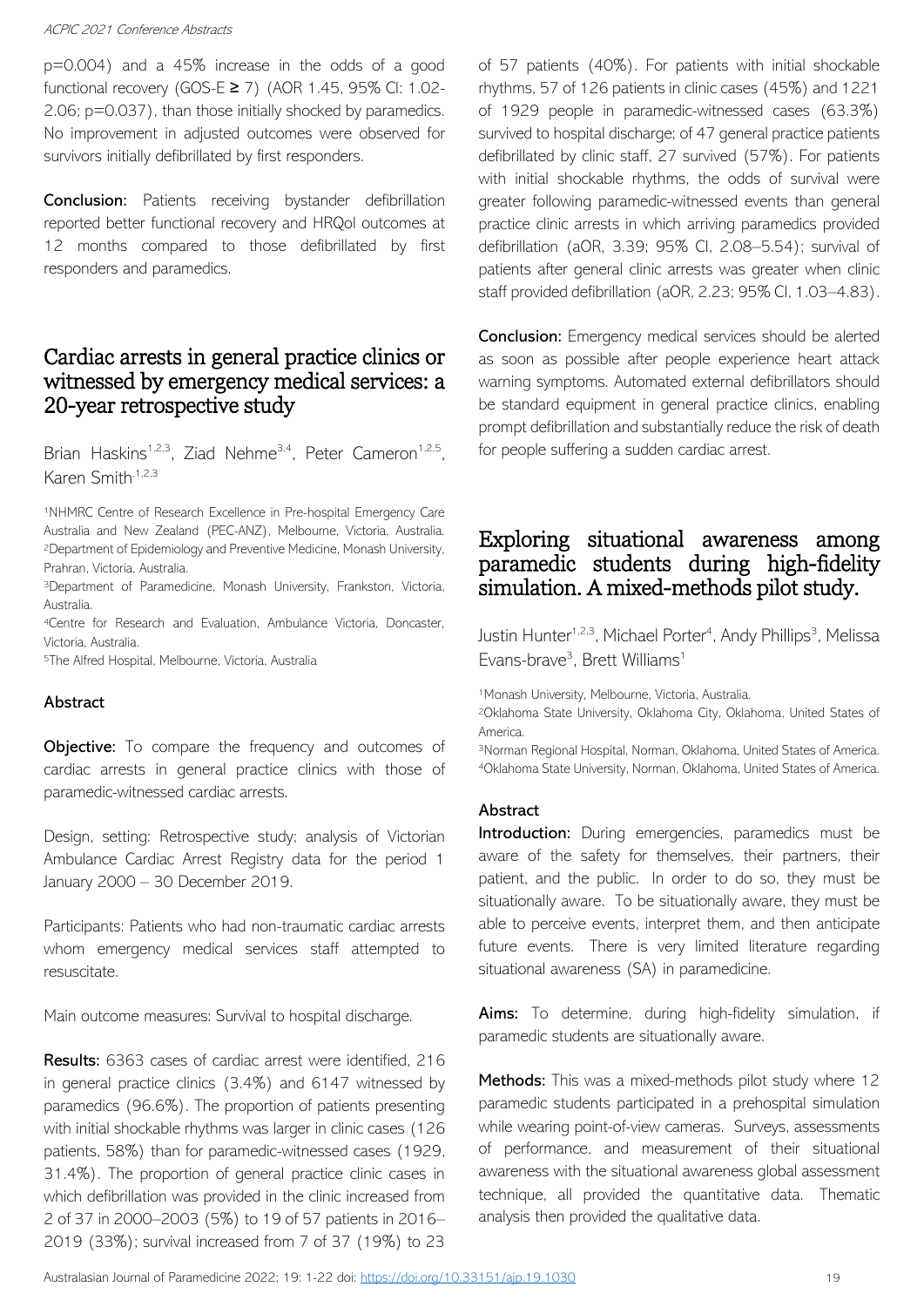**Results:** Students were able to perceive 42% of the information, interpret 34% of the information, and correctly anticipated 40% of the future information. Several themes were identified during the debriefing process that contributed to their loss of SA, with the major ones being: tunnel vision, stress, and a lack of an organized approach.

**Conclusion:** The results suggest that the paramedic students did not have a high level of SA. They failed to perceive many events. Of the events they did perceive, the were unable to interpret what they may have meant or how future events may unfold. Their lack of SA was influenced heavily by their high levels of stress, inability to focus, and not utilizing an organized approach. Further research will be needed to identify best practices in paramedic education in order to improve the SA of paramedic students.

# Workplace learning of urban paramedics in a small Canadian city.

Aman Hussain<sup>1</sup>, Sara Telles-Langdon, Rebecca Hume

<sup>1</sup>University of Winnipeg, Winnipeg, Manitoba, Canada

#### Abstract

**Background:** As key professionals in emergency situations, society relies on the expertise of paramedics and the efficacy of their training. While the current training is not ineffective, significant gaps between the training curriculum and the knowledge necessary for effective job performance have been identified. Learning can be conceptualized into formal, informal, and non-formal categories. This study focuses on informal and non-formal learning which can be more easily conceptualized as workplace learning and self-directed learning-through-necessity.

Methods: Upon confirming informed consent, eighteen (n=18) paramedics partook in a semi-structured interview that was digitally recorded and transcribed for analysis. Data analysis involved a six-step thematic analysis where consistent themes emerged from our interpretations of the data. These findings were then shared with participants via member-checking to ensure credibility of results.

Findings: The first finding highlights the gap between the knowledge acquired through formal training and the actual knowledge required for effective job performance. The findings demonstrate that a substantial proportion of the knowledge applied in the paramedicine workplace setting is acquired through informal and non-formal learning processes including experience and self-directed study. The learning that is supplemental to the formal training process is achieved through necessity, suggesting the importance of ongoing professional development.

A secondary finding that emerged was that the formal and informal learning processes are highly focused on the medical skills required of paramedics with a reliance on non-formal learning for all other extraneous, yet essential, skills. Skills such as problem-solving, leadership, and time management, among others, are learned through non-formal learning situations. As part of their ongoing continuing education, paramedics also apply non-formal learning strategies to maintain skills that were initially acquired through formal training. Findings from this preliminary study will be of interest to academic researchers, administrators, and perhaps most importantly, paramedics themselves.

# Investigating the impact of volunteering on resilience in student paramedics.

### Clare Sutton<sup>1</sup>, Patricia Logan<sup>1</sup>, Russell Roberts<sup>2</sup>

<sup>1</sup>Charles Sturt University, Bathurst, New South Wales, Australia. <sup>2</sup>Charles Sturt University, Orange, New South Wales, Australia

### Abstract

Introduction: Paramedics have a higher incidence of mental illness than the general population with especially high rates of stress, burnout, and post-traumatic stress disorder (PTSD). Resilience has been identified as a protective factor that impacts the capacity to employ coping strategies to mitigate the negative impacts of exposure to traumatic events or to organisational stressors. Participation in volunteering has many reported positive health benefits, both physical and psychological and while there has been no explicit link to resilience, it promotes social connectedness through integration, support, and a sense of purpose.

**Aims:** 1. to investigate the impact of volunteering on resilience in student paramedics; 2. to explore what factors play a part in developing resilience; and 3. to contribute knowledge of factors influencing the development of resilience in student paramedics.

Methods: Mixed methods: Voluntary online survey and interview. The survey comprised eight validated psychometric questionnaires related to coping and resilience, social support, approaches to stress, and wellbeing. Participants upon completing the survey were invited to undertake a semistructured interview. Interviews explored the impact of volunteering on resilience, coping strategies and peer support as well as gathering information concerning the type and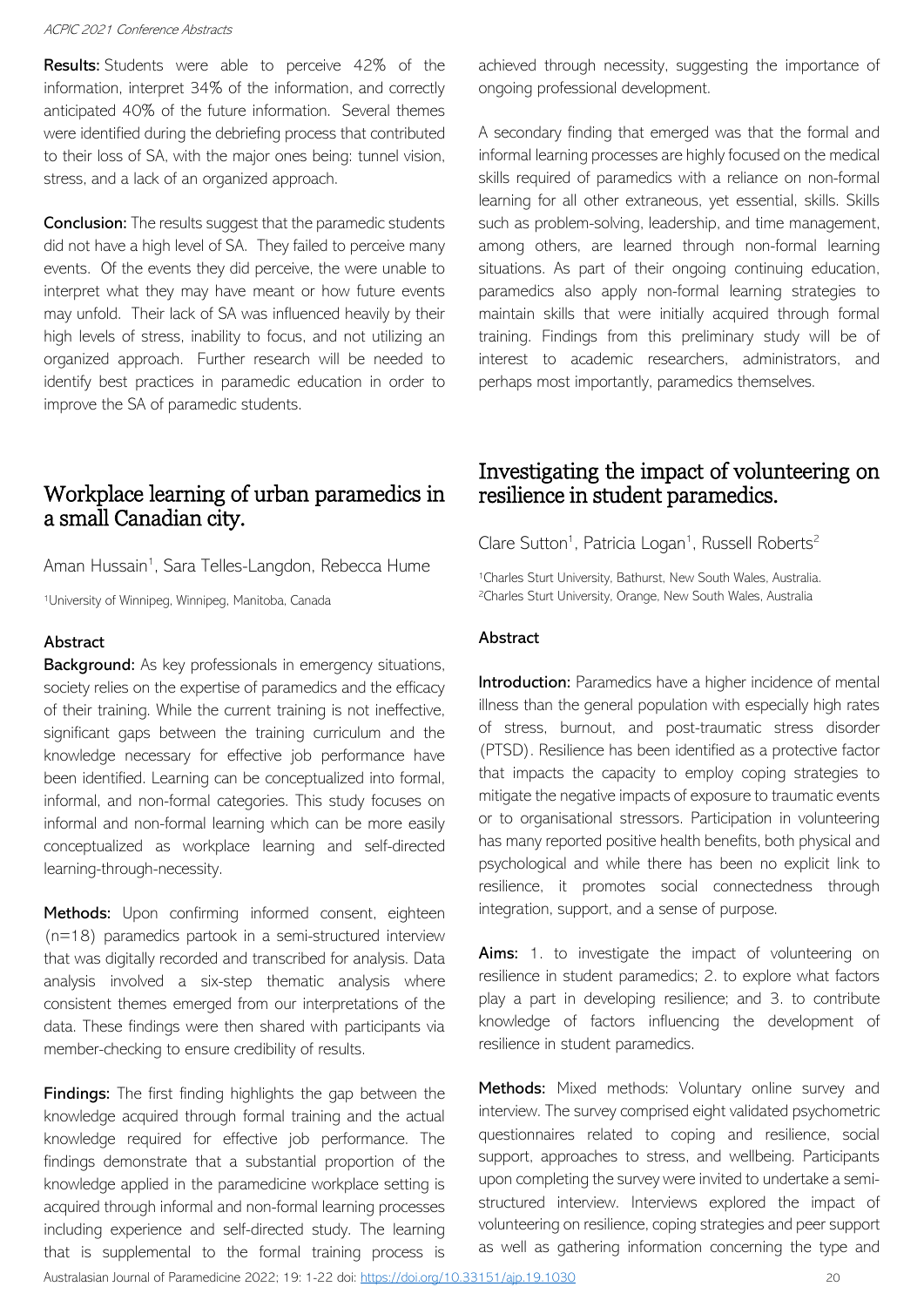duration of volunteering activity. Descriptive analysis was applied to quantitative data and qualitative data was analysed using constant comparative analysis in line with a constructivist grounded theory methodological approach. Human Research Ethics approval H20240.

**Results:** 22 participants were interviewed with diverse volunteering experiences represented. Participants identified several attributes developed or enhanced through volunteering: sense of purpose and self-esteem; social support; self-reliance and determination; importance of reflection, adaptability, and flexibility; and benefits of exposure and experience.

Conclusion: Paramedic students volunteering in a range of diverse activities indicated numerous attributes associated with developing resilience.

# Preparing First Year Paramedic Students to Cope with Stress and Stressors Associated with Their First Ambulance Placement

Matthew Warren-James<sup>1</sup>, Julie Hanson, Belinda Flanagan

<sup>1</sup>University of the Sunshine Coast, Sippy Downs, Queensland, Australia

#### Abstract

Background: Whilst evidence suggests that registered paramedics experience significant stress whilst working in the ambulance setting, little is known about the experiences of first year paramedic students. The paramedic student literature related to occupational socialisation reports on negative attitudes towards emotional expression with a preference for emotional suppression. This qualitative research study aimed to explore how first year paramedic students experience stress on their first ambulance placement.

Methods: Narrative interviews were used for their exploratory nature. A six-phase process of thematic analysis outline by Braun and Clarke (2006) was used to analyse the data, followed by secondary analysis using a critical social theory lens. Participants ( $n = 15$ ) were first year paramedic students working in Queensland Ambulance Service, Australia.

Results: Four overarching themes emerged from the data: 1. Working in the Ambulance Setting, 2. Mentorship Stress, 3. Coping and 4. Acceptance. These themes are presented chronologically across three time points, before, during and after ambulance placement. Stress was perceived as useful when students needed to focus on a clinical task, however students also reported on adverse emotional, psychological, financial, and academic stress. Other significant sources of stress included underdeveloped mentoring skills of clinical placement supervisors and hierarchical power imbalances that contributed to a reduced sense of belongingness.

Conclusions: Undergraduate paramedic curricula can be better leveraged to prepare students for the stressors that they will encounter in the ambulance setting by both raising awareness of negative socialisation behaviours and employing a proactive health orientated approach to stress management. Education providers and the Australian College of Paramedicine (ACP) could offer professional development courses and incentives for clinical placement supervisors to effectively undertake a mentorship role. Finally, education providers could collaborate with ambulance services to ensure that there are enough suitably trained clinical placement supervisors to mentor the increasing number of students.

# A taxonomy of Australian and New Zealand paramedic clinical roles

Matt Wilkinson-Stokes<sup>1</sup>

<sup>1</sup>Australian Catholic University, Brisbane, Queensland, Australia

#### Abstract

Introduction: This article aims to summarise and categorise the current types of frontline paramedics in each jurisdictional ambulance service in Australia and New Zealand.

Methods: Each of the 10 jurisdictional ambulance services were contacted and their current clinical roles discussed. A copy of this paper was provided to all 10 services for verification.

Results: Minimum qualifications for Paramedics range from a diploma to an undergraduate degree, with graduate programs ranging from six to 18 months duration. Additional minimum qualifications for Extended Care Paramedics range from no minimum qualifications to a nursing degree. Additional minimum qualifications for Intensive Care Paramedics range from no minimum qualifications to a postgraduate diploma. Additional minimum qualifications for Retrievals range from no minimum qualifications to a Master's degree. Helicopter emergency medical services (HEMS) teams range from primarily physician-led in four services to autonomous paramedics in five services.